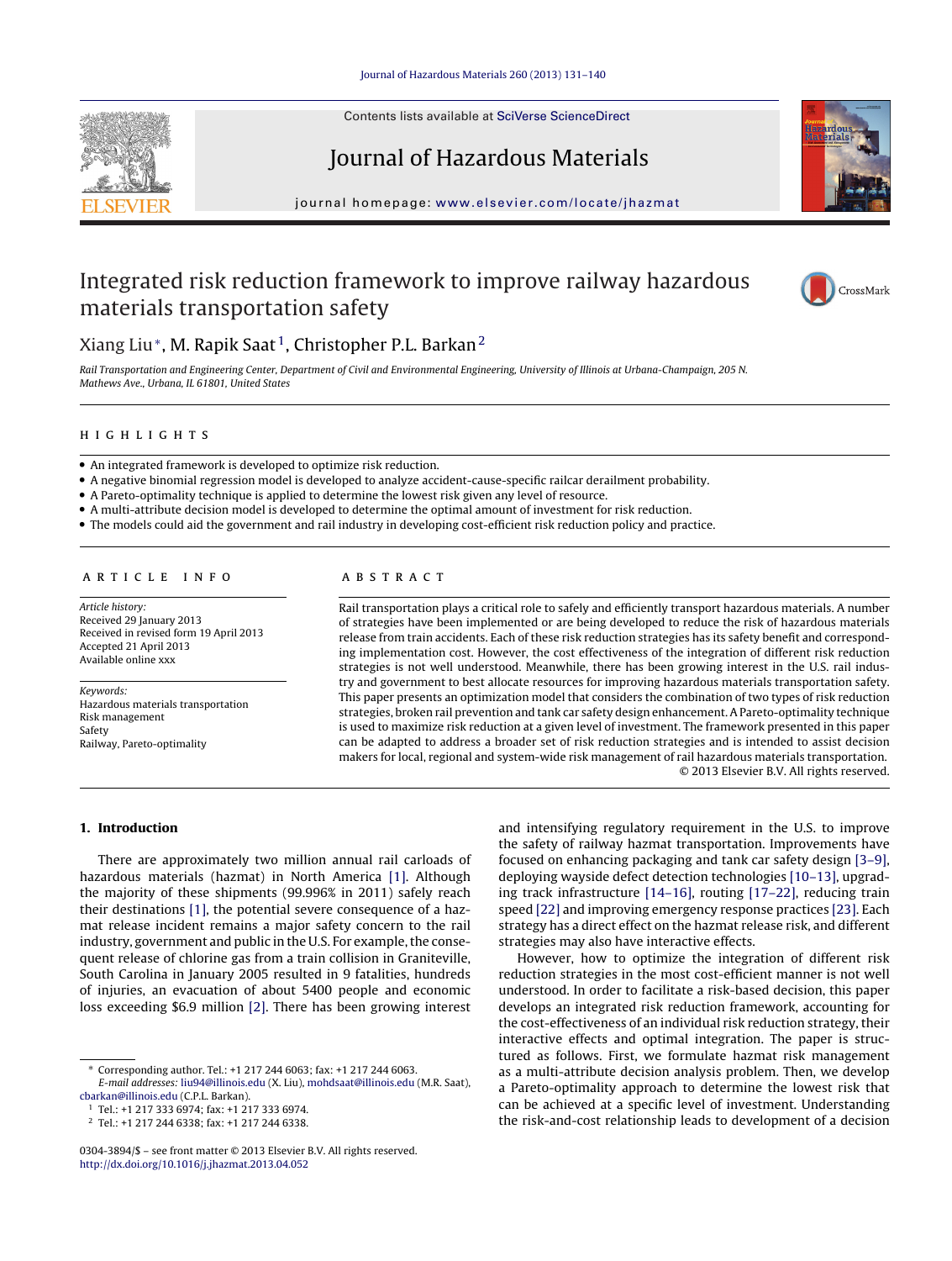<span id="page-1-0"></span>model to determine the "optimal" investment. To illustrate the methodology, we analyze cost-effectiveness of broken rail prevention, tank car safety design enhancement and their optimal combination under budgetary constraint. Although the model implementation is based on U.S. data, the methodology may be adapted to the rail systems in other regions.

### **2. Multi-attribute decision model for hazmat transportation risk management**

Hazmat transportation risk management can be formulated as a multi-attribute decision problem. It is assumed that certain risk reduction strategies are implemented to reduce the baseline risk  $(R<sub>0</sub>)$  to a lower level  $(R)$ . The associated implementation cost is I. Given a specific investment  $I_i$ , there is an optimal combination of risk reduction strategies so as to achieve the lowest risk. Let  $R^*(I_i)$  define the lowest risk given investment  $I_i$ . For a rational decision making, additional investment should not worsen the system safety, that is:

$$
\text{If } I_j > I_i, \quad \text{then } R^*(I_j) \le R^*(I_i) \tag{1}
$$

In Eq. (1), the equality holds when the additional investment  $(I_i - I_i)$  does not result in additional safety benefit. Fig. 1 illustrates the relationship between  $R^*(I)$  and *I*. This relationship is called Pareto-optimality in economics [\[24\].](#page-8-0) In the context of hazmat risk management, Pareto-optimality means that the safety cannot be further improved without additional investment. When Paretooptimality is used in a multi-attribute decision analysis model, the "optimal" investment  $(I^{**})$  and the corresponding risk  $(R^{**})$  can be determined.

In decision analysis, the value function is a general approach to account for the decision maker's preference and trade-off between multiple attributes (such as the risk and cost) [\[25\].](#page-8-0) The linear form of value function has been used in previous studies and it has prac-tical convenience [\[26,27\].](#page-8-0) A value function  $V(R,I)$  is defined based on the risk and corresponding investment to reduce the baseline risk to a lower level of risk.

$$
V(R, I) = W_R R + W_I I \tag{2}
$$

where  $V(R,I)$  = value function of risk and investment,  $R$  = proportion of baseline risk ( $R = 100\%$  for baseline risk),  $I =$  investment for reducing the baseline risk ( $R_0$ ) to a lower level of risk R,  $W_R$  = firstorder partial derivative of the value function with respect to risk,  $W_I$  = first-order partial derivative of the value function with respect to investment.



**Fig. 1.** Schematic illustration of Pareto-optimality in hazardous materials transportation risk management.

On the Pareto-optimality frontier, the minimum risk can be estimated as a function of investment, denoted as  $R = g(I)$ . Eq. (2) can be re-written as:

$$
V(R, I) = WRg(I) + WII
$$
\n(3)

The optimal investment  $(I^{**})$  is determined by solving the following equation:

$$
\frac{\partial V(R, I^{**})}{\partial I^{**}} = W_R \frac{\partial g(I^{**})}{\partial I^{**}} + W_I = 0
$$
\n(4)

Eq. (4) can be simplified as:

$$
\frac{\partial g(I^{**})}{\partial I^{**}} = -\frac{W_I}{W_R} \tag{5}
$$

If the optimal investment  $(I^{**})$  exceeds the budgetary constraint  $(I_{\text{max}})$ , the optimal decision may be either no investment  $(I^{**}=0)$  or using all the budgets ( $I^{**} = I_{\text{max}}$ ), depending on the value function. In order to optimize the allocation of investment, we need to estimate the safety effectiveness and cost of a risk reduction strategy. In the next section, we introduce a railway hazmat transportation risk model.

#### **3. Railroad hazmat transportation risk analysis model**

In rail transport of hazardous materials, risk is generally defined as a multiplication of derailment rate of a hazmat car, traffic exposure, conditional probability of release (CPR) of a derailed hazmat car and the consequence of a car release (Eq. (6)) [\[14,15,22,23,28,29\].](#page-8-0)

$$
R = Z \times M \times P \times C \tag{6}
$$

where  $R$  = hazardous materials release risk (e.g., expected affected population), Z = hazmat car derailment rate per billion car-miles,  $M$  = traffic exposure (e.g., billion car-miles), P = CPR of a derailed hazmat car, C = consequence of a car release (e.g., number of people affected).

Hazmat car derailment rate is defined as the number of cars derailed by traffic exposure (e.g., train-miles, car-miles or tonmiles). Car derailment rates vary by track characteristics [\[28,30,31\].](#page-8-0) The CPR of a hazmat car reflects its safety performance. The majority of railroad hazardous materials shipments (72%) and the greatest quantity are in tank cars [\[1\],](#page-8-0) thus tank car safety design analysis and improvement has been a priority in the U.S. rail industry and government. Treichel et al. developed a logistic regression model to estimate the CPR of a derailed tank car given its configuration [\[32\].](#page-8-0) Kawprasert and Barkan extended Treichel et al.'s model by accounting for derailment speed [\[14\].](#page-8-0) The consequences of a hazmat car release can be measured by several metrics, including property damage, disruption of service, environmental impact, human impact (e.g., number of people potentially exposed to a release), litigation or other types of impacts [\[22\].](#page-8-0) Among the consequence measures, population in the affected area of a release incident is often used [\[8,22,23\].](#page-8-0) The hazard exposure model provided in the U.S. Department of Transportation (U.S. DOT) Emergency Response Guidebook (ERG) can be used to estimate the affected area based on the material and scenario of release (fire, spill, daytime, nighttime) [\[33\].](#page-8-0) Once the affected area is determined, the number of people affected can be estimated by multiplying the affected area of each segment by the corresponding average population density. The assessment of release consequence could be performed using Geographical Information System (GIS) [\[22\].](#page-8-0)

[Fig.](#page-2-0) 2 illustrates two basic strategies to reduce tank car release risk: (1) reduce the likelihood of a hazmat release incident; (2) reduce release consequences. This study focuses on the former – reducing the likelihood of a hazmat release incident.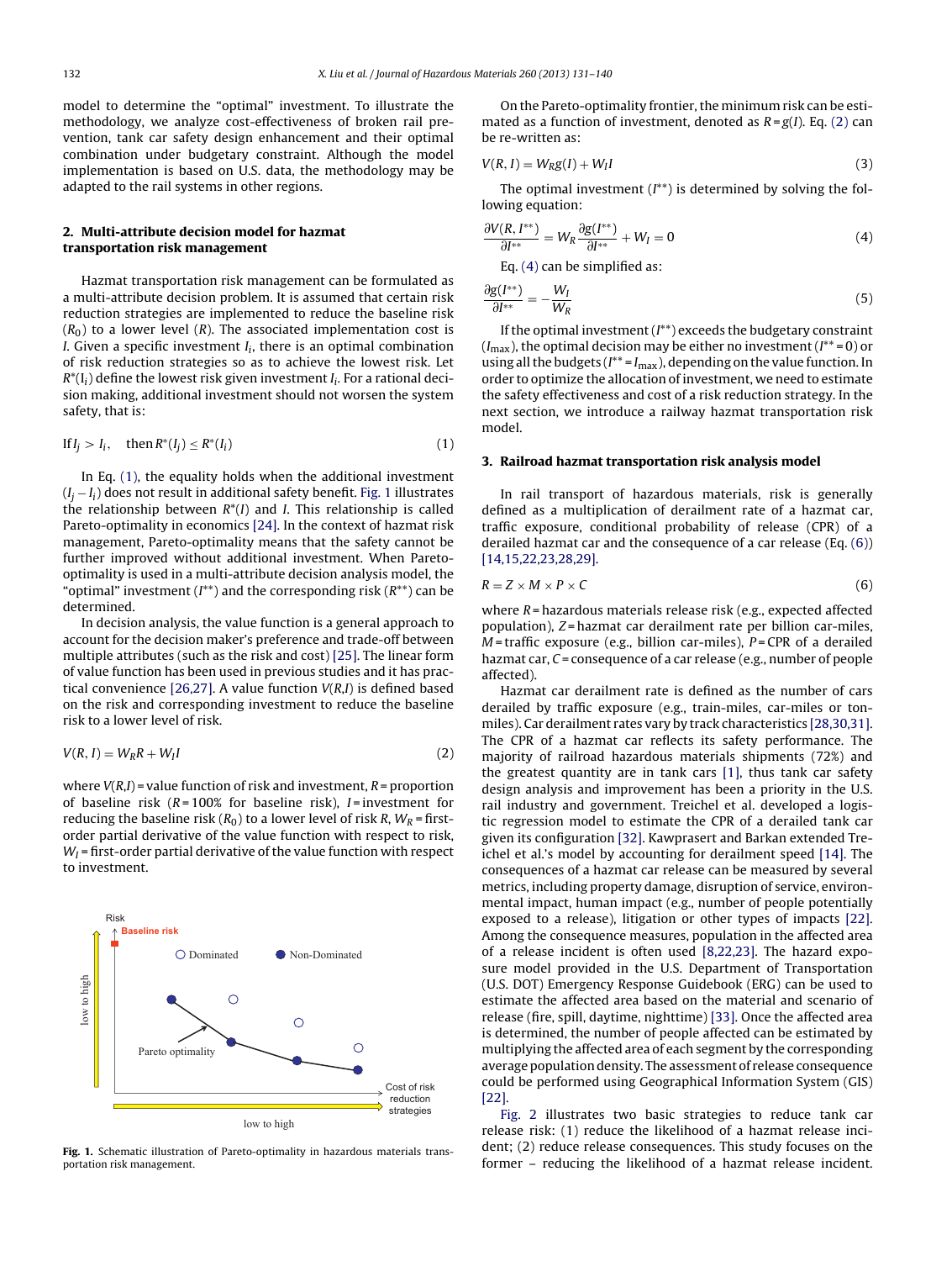<span id="page-2-0"></span>

**Fig. 2.** Hierarchy of risk reduction strategies in this paper.

The strategies intended to mitigate the release consequences are beyond the scope of this paper. Reducing the likelihood of a hazmat car release incident (we use tank car as an example throughout this paper) can be achieved by reducing tank car derailment probability and/or reducing the CPR of a derailed tank car. For illustration, we consider two potential risk reduction strategies, broken rail prevention to reduce tank car derailment probability and tank car safety design enhancement to reduce its release probability after a car derailment occurs. The methodology could be adapted to various other risk reduction strategies.

In the next section, we analyze the cost-effectiveness of broken rail prevention and tank car safety design enhancement, respectively, for reducing hazmat release risk.

#### **4. Cost-effectiveness of risk reduction strategies**

#### 4.1. Broken rail prevention

#### 4.1.1. Broken-rail-caused car derailment rate

Broken rails are among the most common and severe accident causes on U.S. railroads [\[34–36\].](#page-8-0) Due to relatively small sample of tank car derailment and release each year in the U.S.(e.g., 66 hazmat cars released in 2011 on U.S. railroads [\[1\]\),](#page-8-0) we use the number of all types of railcar derailment as a proxy to evaluate the safety effectiveness of broken rail prevention. This approach has been used in prior research assuming that the proportional reduction of hazmat car derailments is equal to the other types of railcars by broken rail prevention [\[22,28\].](#page-8-0) It is based on the fact that a broken rail could derail any type of railcar, regardless whether it is a hazmat car. It is assumed that the number of broken-rail-caused railcar derailments given traffic exposure follows a Poisson distribution:

$$
P(Y=k) = \frac{\lambda^k}{k!} e^{-\lambda} \tag{7}
$$

Further, the Poisson mean  $(\lambda)$  is assumed to follow a gamma distribution [\[37\]:](#page-8-0)

$$
p(l=m) = \frac{(h/m)^h}{\Gamma(h)} m^{h-1} e^{-(h/m)^h}
$$
 (8)

It can be proved that the marginal distribution of broken-railcaused derailment count follows a negative binomial distribution [\[37\]:](#page-8-0)

$$
\int \text{Poi}(y|\lambda) \text{Gamma}(\lambda|\eta, \mu) d\lambda = \frac{\Gamma(y+\eta)}{y!\Gamma(\eta)} \left(\frac{\eta}{\eta+\mu}\right)^{\eta} \left(\frac{\mu}{\eta+\mu}\right)^{y} (9)
$$

$$
\mu = \exp\left(\sum_{p=0}^{k} \beta_p X_p\right) M
$$
(10)

where  $\mu$  = expected broken-rail-caused car derailment count,  $\beta_p$  = pth parameter coefficient,  $X_p$  = pth explanatory variable,  $M$  = traffic exposure (e.g., gross ton-miles),  $\eta$  = gamma parameter (also called inverse dispersion parameter).

Eqs. (7)–(10) represent the widely used Poisson-gamma (negative binomial) regression model for estimating accident rates [\[37\].](#page-8-0) In this paper, we use annual rail maintenance (including rail repair and renewal) cost per track mile (adjusted to dollars in year 2008) as an explanatory variable to estimate the distribution of broken-rail-caused car derailments. The accident data are from the Rail Equipment Accident (REA) database from the Federal Railroad Administration (FRA) of U.S. Department of Transportation (U.S. DOT). The database contains information regarding all accidents that exceed a monetary threshold of damages to on-track equipment, signals, track, track structures, and roadbed [\[38\].](#page-8-0) This paper focuses on Class I freight railroads (each Class I railroad has operating revenue exceeding \$378.8 million in 2009), which accounted for approximately 68% of U.S. railroad route miles, 97% of total ton-miles transported and 94% of the total freight rail revenue [\[39\].](#page-8-0) Annual rail maintenance cost and traffic exposure data are from Class I railroad's annual report to the U.S. Surface Transportation Board [\[40\].](#page-8-0) Using the negative binomial regression model, the expected broken-rail-caused car derailment rate on Class I mainlines  $(Z_{\rm br})$  is estimated as follows:

$$
Z_{\rm br} = \exp(-0.1868 - 0.3356C) \tag{11}
$$

where  $Z_{\rm br}$  = expected broken-rail-caused car derailment rate per billion gross ton-miles,  $C$  = annual rail maintenance cost per trackmile (thousand dollars) (1 ton-mile = 1459 kilogram-kilometer).

The goodness-of-fit of the regression model is evaluated by a statistic called Deviance, which asymptotically follows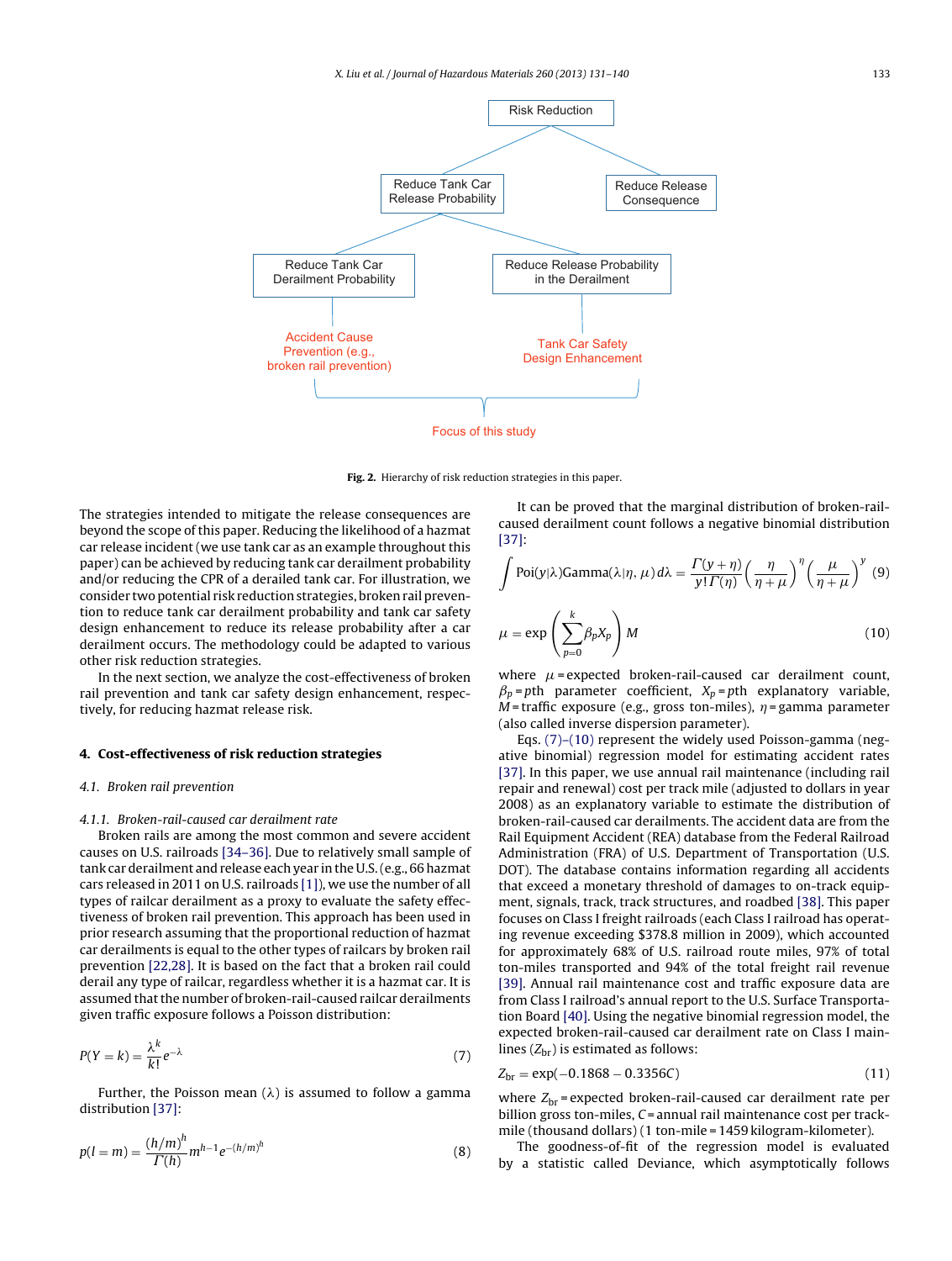### <span id="page-3-0"></span>**Table 1**

Broken-rail-caused car derailment rate on U.S. Class I mainlines, 2002–2008.

| Parameter                                                        | Estimate            | Standard error   | 95% Confidence limits |                     | Pr > ChiSq |
|------------------------------------------------------------------|---------------------|------------------|-----------------------|---------------------|------------|
| Intercept<br>Annual rail maintenance cost per                    | $-0.1868$           | 0.3053           | $-0.7852$             | 0.4115              | 0.5405     |
| track mile (thousand dollars)<br>Dispersion parameter $(1/\eta)$ | $-0.3356$<br>0.3682 | 0.1101<br>0.0857 | $-0.5514$<br>0.2333   | $-0.1198$<br>0.5811 | 0.0023     |

Deviance = 37.2 (degree of freedom = 33);  $P = 0.28 > 0.05$ .



**Total Number of Car Derailments**

**Fig. 3.** Probability distribution of annual number of broken-rail-caused car derailments by annual rail maintenance cost, U.S. Class I mainlines, annual traffic exposure is 3446 billon gross ton-miles (only a portion of the entire distribution is displayed).

a Chi-squared distribution [\[37\].](#page-8-0) Based on this criterion, the model exhibits an overall acceptable fit, at 5% significance level (Deviance = 37.2, degree of freedom = 33,  $P = 0.28 > 0.05$ ). [Appendix](#page-7-0) [A](#page-7-0) presents the original data for the statistical analysis. In addition to normalizing annual rail maintenance cost per mile, some railroads may have the information regarding annual rail maintenance cost per tonnage. The two variables (cost per mile versus cost per ton) are highly correlated (Pearson correlation coefficient is 0.96), therefore using either one could fit the data well. [Appendix](#page-7-0) [B](#page-7-0) presents the model details when using rail maintenance cost per ton as the predictor variable in lieu of the cost per mile as shown in Table 1.

Table 1 shows that the expected broken-rail-caused car derailment rate declines when rail maintenance cost increases, all else being equal. The probability distribution of number of broken-railcaused car derailments given traffic exposure and rail maintenance cost can be estimated using a negative binomial distribution:



**Fig. 4.** Percent reduction of broken-rail-caused car derailment rate by increasing annual rail maintenance cost per track-mile.

The percent reduction of broken-rail-caused car derailment rate is an exponential function of additional rail maintenance cost (proof is in [Appendix](#page-7-0) [C\):](#page-7-0)

$$
\Delta Z_{\rm br} = 1 - \exp(-0.3356\Delta C) \tag{13}
$$

where  $\Delta Z_{\rm br}$  = percent reduction of broken-rail-caused car derailment rate per billion ton-miles,  $\Delta C$ = increment of annual rail maintenance cost per track-mile (thousand dollars.)

The relationship between  $\Delta Z_{\rm br}$  and  $\Delta C$  is illustrated in Fig. 4 using Eq. (13). It shows that when the investment for broken rail prevention increases to a certain level, the percent reduction of car derailment rate levels off.

This paper focuses on the overall effect of broken rail prevention, without accounting for a specific broken rail prevention technique. Further analysis is needed to analyze the variability of cost-effectiveness for different broken rail prevention techniques,

$$
P(y) = \frac{\Gamma(y + 2.7159)}{y! \Gamma(2.7159)} \left( \frac{2.7159}{2.7159 + \exp(-0.1868 - 0.3356C)M} \right)^{2.7159} \left( \frac{\exp(-0.1868 - 0.3356C)M}{2.7159 + \exp(-0.1868 - 0.3356C)M} \right)^{y} (2.7159 \approx 1/0.3682)
$$
(12)

where  $P(y)$  = probability that there are y broken-rail-caused car derailments given traffic  $M$ ,  $M$  = traffic exposure (billion gross  $ton$ -miles),  $C$  = annual rail maintenance cost per track-mile (thousand dollars)(1 mile = 1.609 kilometer; 1 ton-mile = 1459 kilogramkilometer).

Fig. 3 shows the distribution of annual total number of brokenrail-caused car derailments assuming that annual rail maintenance cost (C) is \$2000/track-mile or \$4000/track-mile, respectively, on the 160,240 track miles of U.S. Class I railroad mainlines [\[39\].](#page-8-0) It is also assumed that annual traffic exposure (M) is 3446 billion gross ton-miles [\[39\].](#page-8-0) It shows that the higher the rail maintenance cost per track-mile, the smaller the expected number of broken-railcaused car derailments given traffic exposure. It is probably because improved rail maintenance reduces rail failure rate, thereby reducing the probability of broken-rail-caused car derailments [\[41\].](#page-9-0)

such as rail grinding or advanced rail defect detection technologies. Note that broken rails may not necessarily be the leading train accident cause in other nations. If so, the analysis herein should be properly modified to reflect the possible international difference in railway engineering and transportation.

#### 4.1.2. Proportion of broken-rail-caused car derailment  $(\lambda)$

The analysis above is related to the percent reduction of brokenrail-caused car derailment by increasing rail maintenance cost. However, not all car derailments are caused by broken rails. In order to assess the effect of broken rail prevention on the overall accident rate due to all causes, we estimate the proportion of car derailments caused by broken rails versus other causes.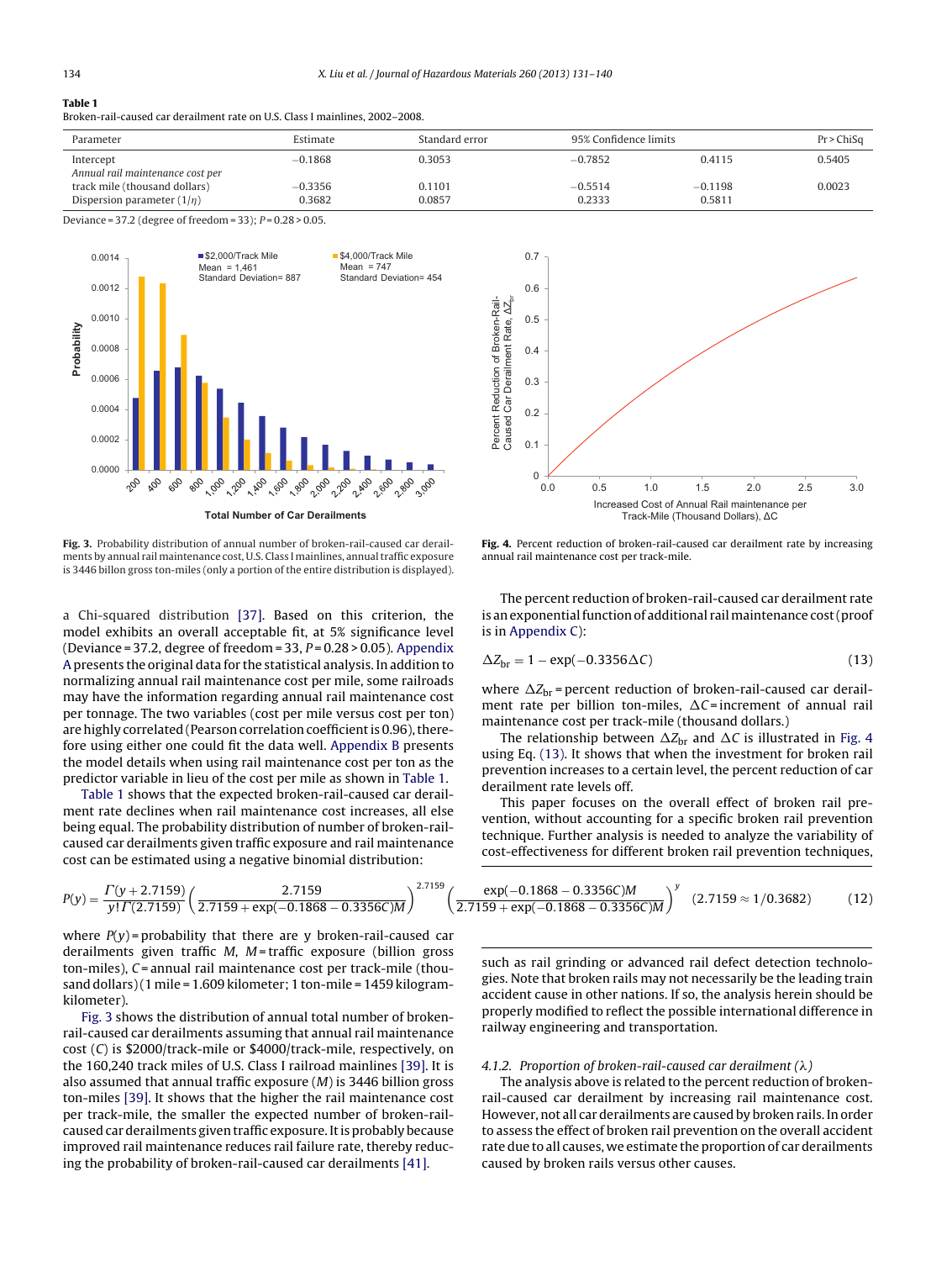

**Fig. 5.** Railcar derailment frequency by accident cause, Class I mainline freight-train derailments, 2001–2010 [\[42\].](#page-9-0)

Fig. 5 shows the number of freight railcar derailment by primary accident cause for FRA-reportable freight-train derailments on Class I mainlines from 2001 to 2010. It shows that broken rails or welds accounted for 23% of railcars derailed.

The proportion of broken-rail-caused car derailment may vary by track characteristics. Each car derailment is caused by either broken rails or other causes. The probability that a car derailment is caused by broken rails can be estimated using a logistic regression model [\[42\]:](#page-9-0)

$$
P_{b|a} = \frac{\exp\left(\sum_{k} \beta_{k} X_{k}\right)}{1 + \exp\left(\sum_{k} \beta_{k} X_{k}\right)}
$$
(14)

where  $P_{b|a}$  = probability that a car derailment is due to broken rails,  $\beta_k$  = parameter coefficient,  $X_k$  = explanatory variables associated with operating characteristics.

The following factors are considered herein. The selection of these variables is based on prior research [\[41–43\],](#page-9-0) and communication with professionals in railway engineering.

• TrkClas (ordinal variable)

It represents FRA track class (1, 2, 3, 4 and 5). FRA track class is a proxy of railroad track quality by U.S. federal regulations. The higher the FRA track class, the greater the allowable maximum operating speed, and correspondingly more stringent engineering standards apply.

• MOO (dummy variable)

MOO = 1 indicates a signaled track territory; 0 otherwise.

• MGT (dummy variable)

It represents annual traffic density level on railroad tracks, measured in million gross tons (MGT). "MGT = 1" represents annual traffic density greater than 20 MGT (threshold for high-density track defined by the Associated of American Railroads (AAR)[\[39\]\),](#page-8-0) 0 otherwise.

• Season (dummy variable)

"Season = 1" represents a train derailment occurred in colder months between September and February, 0 otherwise.

**Table 2** Statistical significance of explanatory variables.

| Variable         | Chi-square | Pr > ChiSq |
|------------------|------------|------------|
| TrkClas          | 1.21       | 0.8773     |
| <b>MGT</b>       | 3.79       | 0.0516     |
| M <sub>O</sub> O | 24.38      | < 0.0001   |
| Season           | 28.4       | < 0.0001   |

Table 2 presents the significance of each variable using likelihood ratio (LR) test [\[37\].](#page-8-0) It shows that FRA track class (TrkClas) is not significant given the other variables. Traffic density (MGT) has a minor effect on the probability that a car derailment is caused by broken rails. Whereas, both method of operation (MOO) and climate (Season) are significant. [Table](#page-5-0) 3 presents 95% confidence interval of estimated proportion of broken-rail-caused car derailments by track characteristics. It shows that a non-signaled track has a greater proportion of broken-rail-caused car derailments than a signaled track, probably due to the absence of track circuits to detect broken rails in non-signaled track territories. In addition, there is a greater probability that a car derailment is caused by broken rails during colder season (September to February), probably because of thermal contraction in rails [\[41\].](#page-9-0)

#### 4.2. Tank car safety design improvement

#### 4.2.1. Release probability of a derailed tank car

An alternative risk reduction strategy is to reduce the release probability of a derailed tank car. Reduction of release probability can be achieved by improving tank car safety designs [\[3–9\].](#page-8-0) Treichel et al. [\[32\]](#page-8-0) estimated the CPR and lading loss of a derailed tank car for almost any common or hypothetical configuration using a logistic regression. The model has been used by Barkan [\[7\]](#page-8-0) and Saat [\[8\]](#page-8-0) to optimize tank car safety design. [Table](#page-5-0) 4 shows the CPR of two types of tank cars transporting ethanol, a common type of hazardous materials transported by rail in North America [\[1\].](#page-8-0) The enhanced tank car is thicker and has head protection. Thus, it is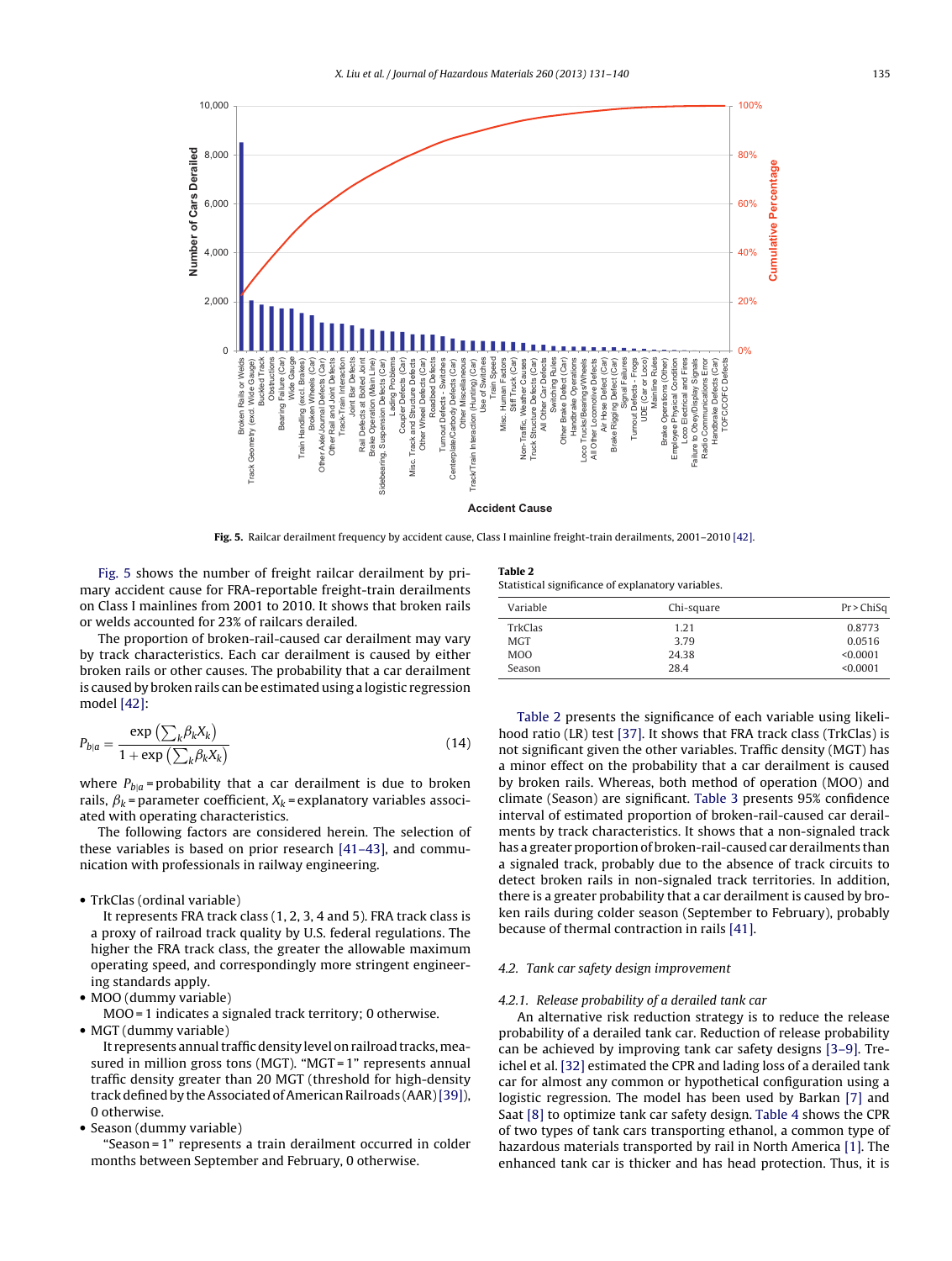#### <span id="page-5-0"></span>**Table 3**

| Estimated probability that a car derailment is due to broken rails, by method of operation, annual traffic density and season, Class I mainlines, 2001–2010 |  |
|-------------------------------------------------------------------------------------------------------------------------------------------------------------|--|
|-------------------------------------------------------------------------------------------------------------------------------------------------------------|--|

| Method of operation | Annual traffic density | Season                | Mean   | 95% Confidence interval |             |
|---------------------|------------------------|-----------------------|--------|-------------------------|-------------|
|                     |                        |                       |        | Lower bound             | Upper bound |
| Non-signaled        | $20MGT$                | March to August       | 0.2862 | 0.2281                  | 0.3523      |
| Non-signaled        | $20MGT$                | September to February | 0.4779 | 0.4088                  | 0.5478      |
| Non-signaled        | $>$ 20MGT              | March to August       | 0.2254 | 0.1689                  | 0.2943      |
| Non-signaled        | $>$ 20MGT              | September to February | 0.3992 | 0.3245                  | 0.4789      |
| Signaled            | $20MGT$                | March to August       | 0.1455 | 0.1063                  | 0.1961      |
| Signaled            | $20MGT$                | September to February | 0.2799 | 0.2169                  | 0.3531      |
| Signaled            | $>$ 20MGT              | March to August       | 0.1100 | 0.0858                  | 0.1400      |
| Signaled            | $>20$ MGT              | September to February | 0.2201 | 0.1833                  | 0.2619      |

Sample contains 6383 broken-rail-caused car derailments out of 27,516 cars derailed by all causes (including all types of empty or loaded railcars).

#### **Table 4**

Conditional probability of release by tank car safety design.

| Design                                  | Tank thickness (in.)                               | Shell thickness (in.) | Bottom fitting | Headshield          | Capacity (gal) | Conditional probability of release (CPR) |
|-----------------------------------------|----------------------------------------------------|-----------------------|----------------|---------------------|----------------|------------------------------------------|
| Baseline                                | 0.4375                                             | 0.4375                | Yes            | None                | 32.000         | 0.2947                                   |
| Enhanced                                | 0.5000                                             | 0.4375                | Yes            | 0.5-in, half height | 31,186         | 0.2412                                   |
| $\sim$ $\sim$ $\sim$ $\sim$ $\sim$<br>. | $\cdots$<br>$\mathbf{a} = \mathbf{a} + \mathbf{b}$ |                       |                |                     |                |                                          |

1 in. = 0.0254 m; 1 gallon = 3.785 l.

expected to have a lower release probability (0.2947 for baseline tank car versus 0.2412 for enhanced tank car).

Saat [\[8\]](#page-8-0) developed a financial model to estimate the capital and operational cost for upgrading baseline tank car fleet. In this paper, we use this model to quantify the cost-effectiveness of tank car upgrade for risk reduction. The cost for upgrading baseline tank car fleet is estimated based on the following information in the U.S.:

- 29,013 ethanol baseline tank cars in the fleet [\[1\];](#page-8-0)
- 317,370 tank car shipments annually [\[1\];](#page-8-0)
- Average shipment distance is 926 miles [\[44\];](#page-9-0)
- The capital cost is \$80,485 and \$84,494 (dollars in year 2008) for a baseline tank car and an enhanced tank car, respectively using Saat's model [\[8\];](#page-8-0)
- Life cycle of a tank car is assumed to be 40 years [\[8\];](#page-8-0)
- Annual discount rate is 5% [\[45\].](#page-9-0)

Using Saat's model [\[8\],](#page-8-0) the annualized cost over a 40-year period is approximately \$9.7 million if the entire ethanol baseline tank car fleet is replaced by the enhanced tank cars at once. Correspondingly, the average CPR is expected to reduce by 18.2% ([0.2947 − 0.2412]/0.2947 = 18.2%). It means that, on average, \$1 million annual investment for tank car fleet upgrade is expected to yield 1.9% reduction of release probability, all else being equal (18.2%/9.7 = 1.9%). Therefore, the percent reduction of average release probability of baseline tank car fleet is a function of annual cost:

$$
\Delta_{\text{CPR}} = \text{minimum}(1.9\% \times C, 18.2\%) \tag{15}
$$

where  $\Delta_{\text{CPR}}$  = percent reduction of CPR of baseline tank car fleet,  $C$  = annual cost for upgrading baseline tank car fleet (million dollars).

Using Eq. (15), the relationship between percent CPR reduction and annual cost for tank car fleet upgrade is shown in Fig. 6.

#### **5. Pareto-optimality between risk and cost**

The analysis above shows the cost-effectiveness of different risk reduction strategies. The following optimization model is developed to determine the "optimal" portfolio of risk reduction strategies under budgetary constraints (derivation of the optimization model is in [Appendix](#page-7-0) [D\).](#page-7-0)

Objective function:

$$
\text{maximize } \left\{ -(1 - em) \left[ (1 - b) + \frac{P_u}{P_b} b \right] \right\} \tag{16}
$$

Subject to:

$$
-\frac{\ln(1-e)}{0.3356} \times 160.240 + 9.7b \le \text{Budget} \tag{17}
$$

$$
0 \le e \le 1 \tag{18}
$$

$$
0 \le b \le 1 \tag{19}
$$

The objective function is to maximize the average percent risk reduction on the rail network. The decision variables are the proportion of broken-rail-caused car derailments that it is feasible to prevent  $(e)$ , and the proportion of tank car fleet to upgrade  $(b)$ . The first constraint is that total implementation cost cannot exceed the budget. The other constraints require that the decision variables are between 0 and 1.

We apply this optimization model to the 160,240 track miles on U.S. Class I mainline rail network [\[39\].](#page-8-0) On national average, 23% of car derailments are due to broken rails ( $\lambda$  = 0.23) [\[36\].](#page-8-0) The CPR of a baseline and enhanced tank car are 0.2947 and 0.2412, respectively. A sensitivity analysis is conducted varying annual budget from \$0 to \$200 million, at an increment of \$2 million. Given the level of annual budget, the optimization model is solved by the software



**Fig. 6.** Percent reduction of CPR by annual cost for upgrading tank car fleet.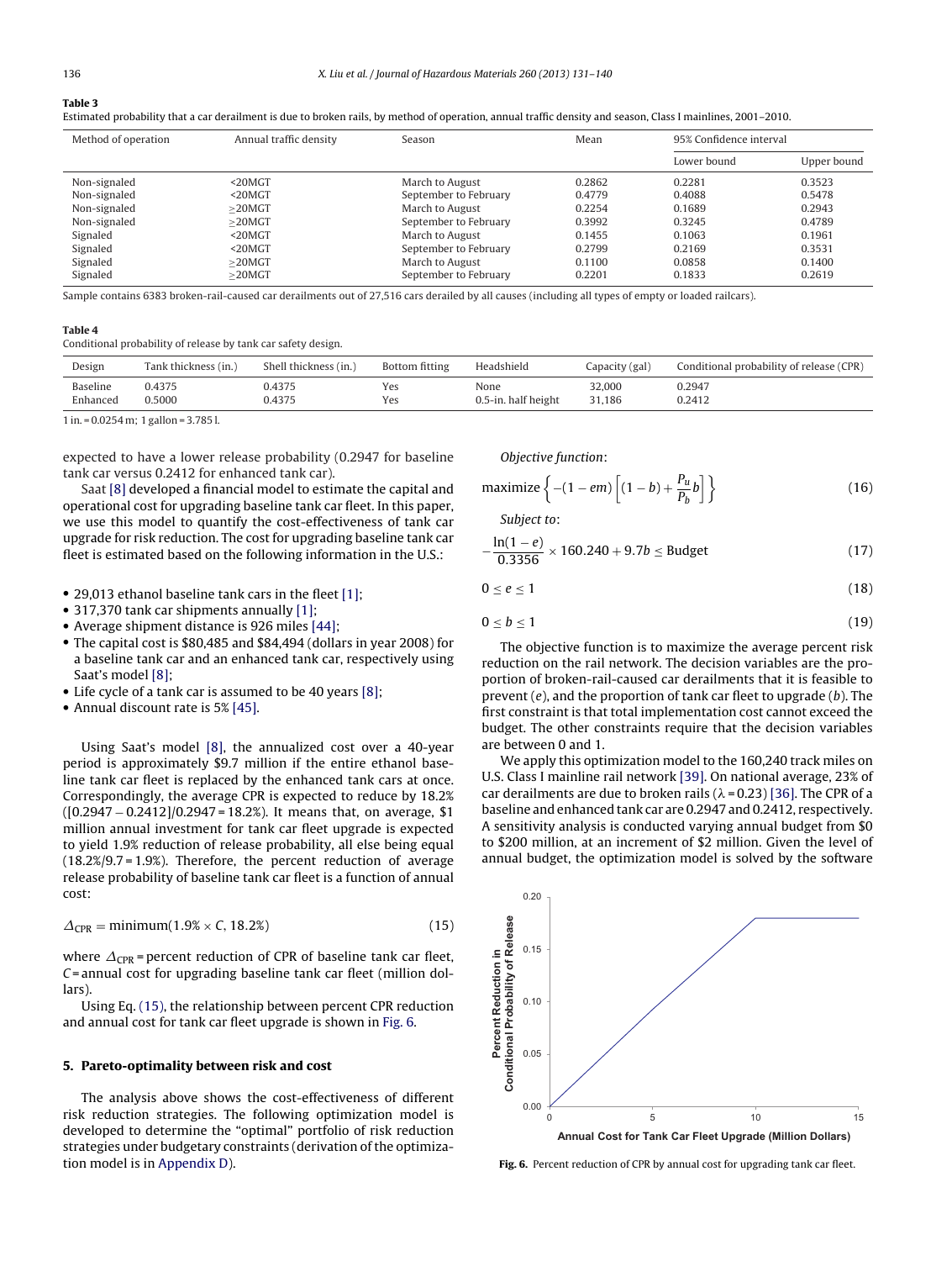



**Fig. 7.** Pareto-optimality of implementation of integrated risk reduction strategies.

called General Algebraic Modeling System (GAMS) using its built-in solver MINOS. The relationship between the minimum risk level and annual budget constructs a Pareto-optimality frontier (Fig. 7).

This paper aims to address "what strategies to invest" (objective) rather than "how to implement" (methods). For example, we estimate that 23% of broken-rail-caused car derailments should be prevented without specifying how to achieve this objective. The next step of this research is to develop an operational model to determine what technologies to implement and extent of implementation to prevent major accident causes.

#### **6. Optimal investment**

The risk-and-investment relationship in Fig. 7 is fitted by the following step-wise function:

$$
R = g(I) = \begin{cases} 1 - 0.0184 \times I & \text{if } I \le 9.7 \\ 0.8198 \exp(-0.0004 \times I) & \text{otherwise} \end{cases}
$$

Recall the value function is  $V(R,I)=W_RR+W_I I$ . If maximum annual budget does not exceed \$9.7 million ( $I_{\text{max}} \leq 9.7$ ), it can be shown that the optimal investment  $(I^{**})$  is either \$0 or \$9.7 million, depending on the ratio of  $W_I$  to  $W_R$ , specifically,

$$
\text{If } \frac{W_I}{W_R} > 0.0184, \quad I^{**} = 9.7
$$

otherwise,  $I^{**} = 0$ 

If annual investment exceeds \$9.7 million, the risk decreases as an exponential function of investment. The optimal investment is determined by Eq. [\(5\):](#page-1-0)

$$
\frac{\partial g(I^{**})}{\partial I^{**}} = -\frac{W_I}{W_R}
$$
  
g(I) = 0.8198 exp(-0.0004 × I) for I > 9.7, thus,  

$$
\frac{\partial g(I^{**})}{\partial I^{**}} = 0.8198 exp(-0.0004I^{**})(-0.0004) = -\frac{W_I}{W_R}
$$
(20)

Therefore,

$$
I^{**} = \frac{\ln(W_I/(0.8198 \times 0.0004W_R))}{-0.0004}
$$
 (21)

If  $I^{**}$  exceeds maximum allowable budget ( $I_{\text{max}}$ ), the optimal investment is either \$0, \$9.7 million or the maximum budget, depending on the value function. In the multi-attribute value function,  $W_I/W_R$  is numerically equal to the monetary value of one percent risk reduction. For example, if it is assumed that the decision maker is willing to invest 32 million dollars annually to achieve

**Fig. 8.** Illustrative example of optimal investment by monetary value of one percent risk reduction.

1% baseline risk reduction, then  $W_I/W_R$  is equal to 0.000313 (1%/32). Using Eq.  $(21)$ , the optimal investment  $(I^{**})$  is 120 million dollars. It means that the decision maker is willing to spend \$120 million annually to the rail network for safety improvement. Fig. 7 has shown that this investment, if used in the cost-efficient manner, is expected to reduce the baseline risk by approximately 22%. Fig. 8 shows that the optimal investment varies by the monetary value of one percent risk reduction. It illustrates that the greater monetary value per unit risk reduction, the more investment the decision maker is willing to spend for risk reduction.

#### **7. Conclusion**

This paper develops a framework model to optimize the integration of multiple risk reduction strategies to reduce the risk in the most cost-efficient manner. Broken rail prevention represents an accident prevention strategy to reduce tank car derailment probability, while tank car safety design enhancement affects the probability that a derailed car releases. The interactive effects among the risk reduction strategies are taken into account in evaluating the combined safety effectiveness of these strategies. The methodology presented in this paper is the first step of a larger integrated risk management framework under development. The method can be further developed and applied to a broader set of risk reduction strategies. It can be used to demonstrate how to properly analyze the integrated safety effectiveness of multiple approaches to reduce hazmat transportation risk.

#### **8. Limitation of current study and future research**

The intent of this research is to identify the strategic options for risk reduction, without detailing specific techniques or practices to achieve the safety goal of any specific risk reduction strategy. Future research is needed to better understand the relative costeffectiveness of various risk reduction measures within the same strategy (for example, rail grinding versus rail inspection for broken rail prevention) under various operating conditions. Additionally, railroads need to prioritize the track segments to improve safety based on the trade-off between risk and cost, resource available, and operational characteristics. Implementation and prioritization ofintegrated risk reduction framework are based on extensive data. Each railroad should use their enterprise-specific data to optimize the allocation of risk reduction resources. An inter-industry collaboration between railroads, government, shippers and academia may advance the state-of-the-art in the risk management of hazardous materials transportation.

The next stage of this research is to implement integrated risk reduction strategies on representative hazardous materials routes.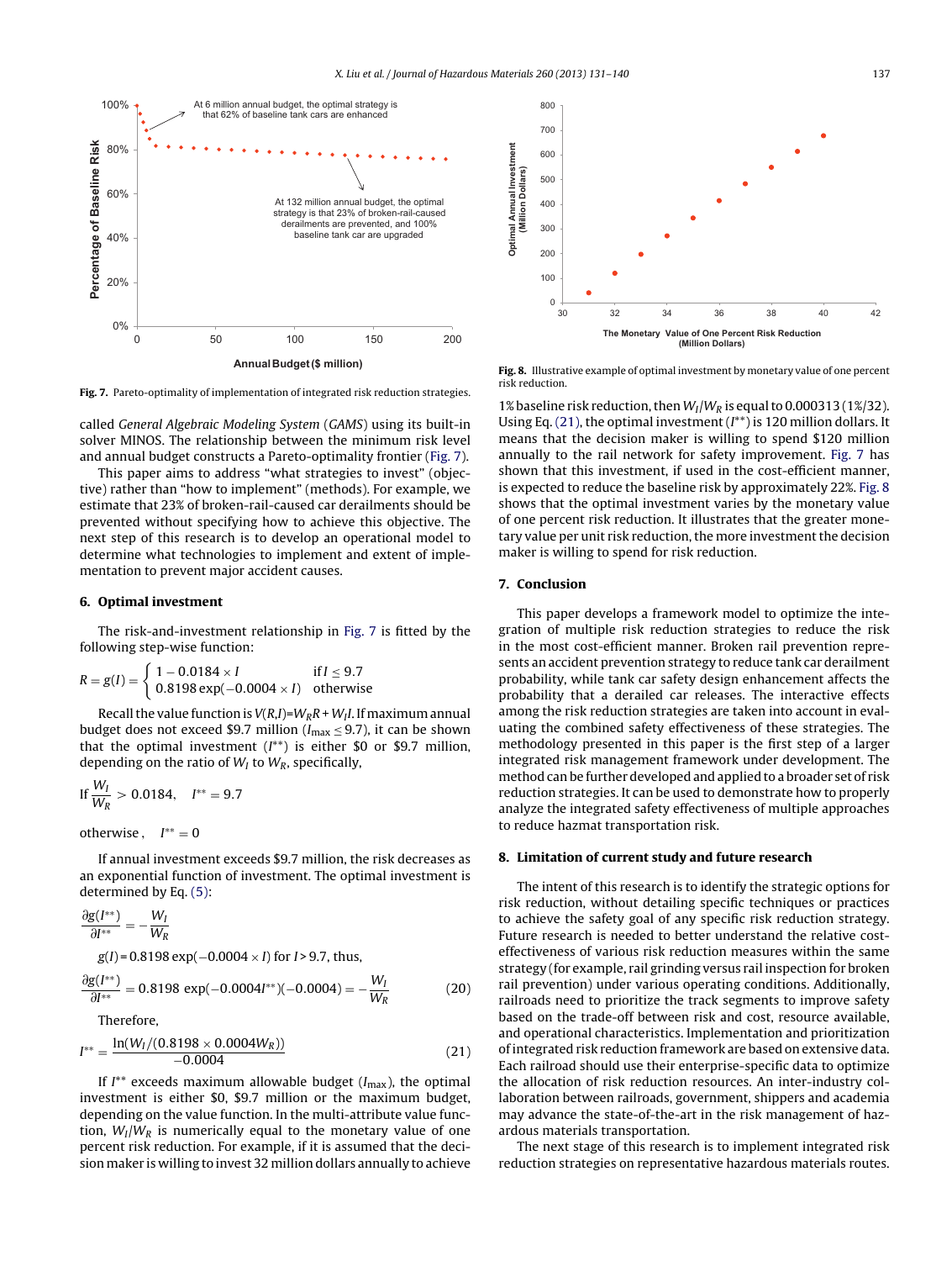<span id="page-7-0"></span>When extending the analysis to a rail network involving multiple routes, network-specific optimization models can be developed to simultaneously determining the optimal routing and cost-efficient infrastructure and rolling stock improvement [\[46,47\].](#page-9-0)

In addition to in-transit risk, the risk in the yard is also important [\[48,49\].](#page-9-0) Other risk reduction strategies, such as hazmat car marshaling, can be incorporated into the integrated risk reduction framework [\[50\].](#page-9-0) Ultimately, the risks of different modes of transportation will be evaluated and optimized to facilitate a risk-informed decision related to multi-modal transportation of hazardous materials [\[51\].](#page-9-0)

A final note is that risk assessment addresses the probability and consequence of an event. The next stage of research is to understand how to make a sound decision based on risk analysis results. Some researchers considered risk aversion in the hazmat transportation risk management accounting for the decision maker's avoidance toward catastrophic consequences [\[52\].](#page-9-0) Use of utility (or disutility) model [\[53\]](#page-9-0) might be useful in the group decision involving multiple stakeholders.

#### **Acknowledgement**

The research was partially funded by grants from the Association of American Railroads (AAR), BNSF Railway, NEXTRANS University Transportation Center and National University Rail(NURail) Center. Both NEXTRANS and the NURail Center are US DOT RITA University Transportation Centers. We are grateful to anonymous reviewers for their helpful comments. The authors are solely responsible for all views and analysis presented in this paper.

### **Appendix A. Data for negative binomial regression of broken-rail-caused car derailment rate**

| Number of<br>broken-rail-<br>caused car<br>derailments | Railroad<br>indicator | Year | Annual rail<br>maintenance<br>cost per<br>track-mile (\$) | <b>Billion</b> gross<br>ton-miles |
|--------------------------------------------------------|-----------------------|------|-----------------------------------------------------------|-----------------------------------|
| 53                                                     | Α                     | 2002 | 2194                                                      | 959                               |
| 334                                                    | B                     | 2002 | 1729                                                      | 469                               |
| 23                                                     | C                     | 2002 | 1405                                                      | 38                                |
| 35                                                     | D                     | 2002 | 2443                                                      | 373                               |
| 277                                                    | E                     | 2002 | 2560                                                      | 1086                              |
| 155                                                    | A                     | 2003 | 2331                                                      | 1003                              |
| 310                                                    | B                     | 2003 | 2179                                                      | 488                               |
| 37                                                     | C                     | 2003 | 1019                                                      | 37                                |
| 126                                                    | D                     | 2003 | 2443                                                      | 380                               |
| 449                                                    | E                     | 2003 | 2395                                                      | 1109                              |
| 270                                                    | A                     | 2004 | 2614                                                      | 1110                              |
| 165                                                    | B                     | 2004 | 3636                                                      | 510                               |
| 34                                                     | C                     | 2004 | 711                                                       | 44                                |
| 59                                                     | D                     | 2004 | 2915                                                      | 408                               |
| 280                                                    | E                     | 2004 | 2434                                                      | 1130                              |
| 200                                                    | A                     | 2005 | 2609                                                      | 1162                              |
| 148                                                    | B                     | 2005 | 3421                                                      | 504                               |
| 36                                                     | C                     | 2005 | 535                                                       | 54                                |
| 160                                                    | D                     | 2005 | 3080                                                      | 417                               |
| 352                                                    | E                     | 2005 | 2751                                                      | 1141                              |
| 316                                                    | A                     | 2006 | 2986                                                      | 1228                              |
| 237                                                    | B                     | 2006 | 3560                                                      | 513                               |
| 20                                                     | C                     | 2006 | 880                                                       | 56                                |
| 133                                                    | D                     | 2006 | 3424                                                      | 419                               |
| 134                                                    | E                     | 2006 | 2991                                                      | 1175                              |
| 77                                                     | Α                     | 2007 | 3031                                                      | 1231                              |
| 219                                                    | B                     | 2007 | 3618                                                      | 496                               |
| 52                                                     | C                     | 2007 | 1388                                                      | 55                                |
| 153                                                    | D                     | 2007 | 3397                                                      | 401                               |
| 234                                                    | E                     | 2007 | 3265                                                      | 1155                              |
| 83                                                     | A                     | 2008 | 3432                                                      | 1237                              |
| 150                                                    | B                     | 2008 | 4153                                                      | 487                               |
| 53                                                     | C                     | 2008 | 2773                                                      | 54                                |
| 93                                                     | D                     | 2008 | 2956                                                      | 393                               |
| 155                                                    | E                     | 2008 | 3224                                                      | 1119                              |

#### **Table B1**

Broken-rail-caused car derailment rate on U.S. Class I mainlines, 2002–2008.

| Parameter                        | Estimate  | Standard<br>error | 95%<br>Confidence<br>limits |           | $Pr$ > ChiSq |
|----------------------------------|-----------|-------------------|-----------------------------|-----------|--------------|
| Intercept                        | $-0.0676$ | 0.2859            | $-0.6279$                   | 0.4928    | 0.8132       |
| Annual rail maintenance cost per |           |                   |                             |           |              |
| million gross                    | $-0.0056$ | 0.0015            | $-0.0086$                   | $-0.0027$ | 0.0002       |
| tons                             |           |                   |                             |           |              |
| (thousand                        |           |                   |                             |           |              |
| dollars)                         |           |                   |                             |           |              |
| Dispersion                       | 0.3307    | 0.0772            | 0.2093                      | 0.5225    |              |
| parameter                        |           |                   |                             |           |              |
| (1/n)                            |           |                   |                             |           |              |

Deviance =  $36.7$  (degree of freedom =  $33$ );  $P = 0.30 > 0.05$ .

#### **Appendix B. Negative binomial modeling of broken-rail-caused car derailment rate using rail maintenance cost per tonnage as the predictor variable**

Compared to [Table](#page-3-0) 1, using either rail maintenance cost per mile or rail maintenance cost per ton as the predictor variable would fit the data well, because of the significant correlation between these two variables (Pearson correlation coefficient is 0.96, P<0.001). Depending on the data available to the railroads, they may use the most appropriate predictor to estimate broken-rail-caused car derailment rate on their routes (Table B1).

#### **Appendix C. Proof of Eq. [\(13\)](#page-3-0)**

Let  $C_1$  and  $C_2$  represent annual rail maintenance cost per track mile (thousand dollars), respectively. It is assumed that  $C_2 > C_1$ . Let  $\Delta C = C_2 - C_1$ . The percent broken-rail-caused car derailment rate reduction is:

$$
\Delta Z_{\rm br} = \frac{Z_{\rm br}(C_1) - Z_{\rm br}(C_2)}{Z_{\rm br}(C_1)}\tag{C.1}
$$

FromEq.[\(11\),](#page-2-0) broken-rail-caused car derailment rate is an exponential function of rail maintenance cost C:

$$
Z_{\text{br}}(C_1) = \exp(-0.1868 - 0.3356C_1)
$$
 (C.2)

$$
Z_{\rm br}(C_2) = \exp(-0.1868 - 0.3356C_2)
$$
 (C.3)

From Eqs. (C.1)–(C.3),

 $\Delta Z_{\rm br} = 1 - \exp[-0.3356(C_2 - C_1)] = 1 - \exp(-0.3356 \Delta C)$ 

So proof of Eq. [\(13\)](#page-3-0) is completed.

#### **Appendix D. Derivation of optimization model (Eqs. [\(16\)](#page-5-0) [and](#page-5-0) [\(17\)\)](#page-5-0)**

Let  $\Delta R$  denote the percent risk reduction by preventing broken rails and enhancing tank car safety design. Let Z, M, C represent the national average car derailment rate per traffic exposure, traffic exposure and average release consequence, respectively. Let  $P_b$  and  $P_u$  represent the CPR of a baseline tank car and an enhanced tank car, respectively.

Broken rail prevention and tank car design enhancement affect tank car derailment rate and conditional probability of release, respectively. By definition, we have

$$
\Delta R = \frac{ZMP_bC - Z_{\text{new}}MP_{\text{new}}C}{ZMP_bC} \tag{D.1}
$$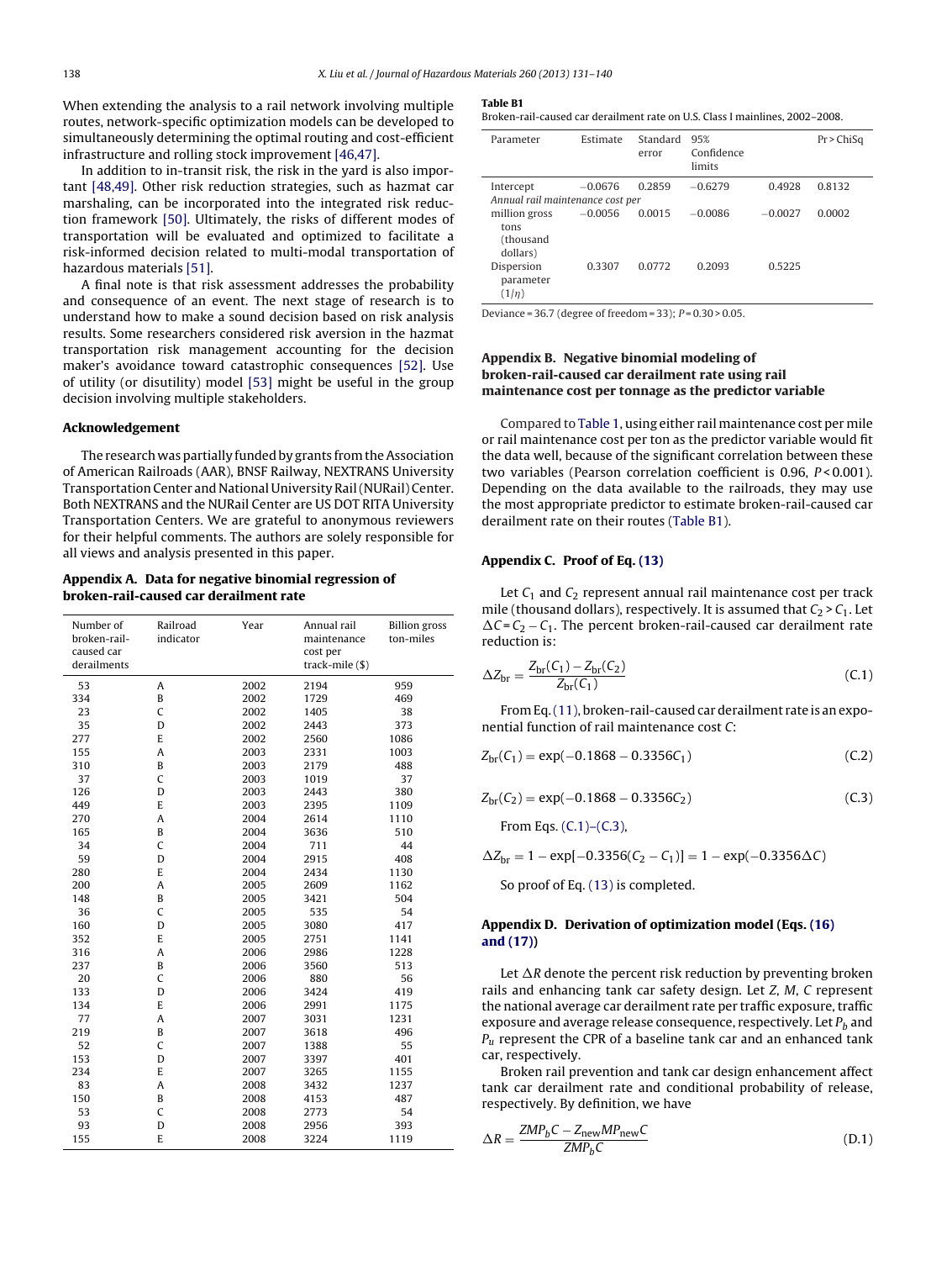<span id="page-8-0"></span>It is assumed that the proportion of baseline tank car to upgrade is b, so the weighted average of CPR in the mixed tank car fleet (baseline tank car and enhanced tank car) is:

$$
P_{\text{new}} = P_b(1-b) + P_u b \tag{D.2}
$$

It is assumed that the proportion of broken-rail-caused car derailments that are feasible to prevent is e. In addition, the proportion of broken-rail-caused car derailments among all accident causes is m. Therefore, the overall tank car derailment rate after implementation of broken rail prevention is estimated as:

$$
Z_{\text{new}} = Z(1 - em) \tag{D.3}
$$

From Eqs. [\(D.1\)–\(D.3\),](#page-7-0)

$$
\Delta R = \frac{ZMP_bC - Z(1 - em)[P_u b + P_b(1 - b)]MC}{ZMP_bC}
$$
 (D.4)

Eq. (D.4) is simplified as:

$$
\Delta R = 1 - (1 - em) \left[ (1 - b) + \frac{P_u}{P_b} b \right]
$$
 (D.5)

To maximize percent risk reduction,

$$
\text{Maximize } \left\{ 1 - (1 - em) \left[ (1 - b) + \frac{P_u}{P_b} b \right] \right\} \Leftrightarrow
$$
\n
$$
\text{Maximize } \left\{ -(1 - em) \left[ (1 - b) + \frac{P_u}{P_b} b \right] \right\} \tag{D.6}
$$

From Eq. [\(13\),](#page-3-0)  $\Delta Z_{\text{br}} = 1 - \exp(-0.3356 \Delta C)$ 

Let  $\Delta Z_{\rm br}$  = e (percent reduction of broken-rail-caused car derailment rate). So we have:

$$
\Delta C = \frac{\ln(1 - e)}{-0.3356}
$$
 (D.7)

 $\Delta C$  is the increment of annual rail maintenance cost per trackmile, measured by thousand dollars. So total increment of annual rail maintenance cost over 160,240 track miles of U.S. Class I rail network is:

$$
C_{\text{tail}} = \frac{\Delta C \times 160,240}{1000} \quad \text{(measured by million dollars)} \tag{D.8}
$$

Also, if the entire baseline tank car fleet is upgraded, the total annual cost is \$9.7 million. Assuming that the proportion of baseline tank car to upgrade is b, the corresponding cost is  $C_{\text{tank}} = 9.7b$ .

The total annual cost for broken rail prevention and tank car upgrade should not exceed the budget, that is:

$$
C_{\text{tail}} + C_{\text{tank}} \le \text{Budget} \tag{D.9}
$$

Eq. (D.9) is re-written as:

$$
\frac{(\ln(1-e)/(-0.3356)) \times 160, 240}{1000} + 9.7b \leq \text{Budget} \tag{D.10}
$$

So the optimization model is derived.

#### **References**

- [1] [Association](http://refhub.elsevier.com/S0304-3894(13)00318-X/sbref0005) [of](http://refhub.elsevier.com/S0304-3894(13)00318-X/sbref0005) American Railroads (AAR), Annual Report of Hazardous Materials [Transported](http://refhub.elsevier.com/S0304-3894(13)00318-X/sbref0005) [by](http://refhub.elsevier.com/S0304-3894(13)00318-X/sbref0005) [Rail:](http://refhub.elsevier.com/S0304-3894(13)00318-X/sbref0005) [Calendar](http://refhub.elsevier.com/S0304-3894(13)00318-X/sbref0005) [Year](http://refhub.elsevier.com/S0304-3894(13)00318-X/sbref0005) [2011,](http://refhub.elsevier.com/S0304-3894(13)00318-X/sbref0005) [Association](http://refhub.elsevier.com/S0304-3894(13)00318-X/sbref0005) [of](http://refhub.elsevier.com/S0304-3894(13)00318-X/sbref0005) [American](http://refhub.elsevier.com/S0304-3894(13)00318-X/sbref0005) [Railroads,](http://refhub.elsevier.com/S0304-3894(13)00318-X/sbref0005) [Washington,](http://refhub.elsevier.com/S0304-3894(13)00318-X/sbref0005) [DC,](http://refhub.elsevier.com/S0304-3894(13)00318-X/sbref0005) [2012.](http://refhub.elsevier.com/S0304-3894(13)00318-X/sbref0005)
- [2] [U.S.](http://refhub.elsevier.com/S0304-3894(13)00318-X/sbref0010) [National](http://refhub.elsevier.com/S0304-3894(13)00318-X/sbref0010) [Transportation](http://refhub.elsevier.com/S0304-3894(13)00318-X/sbref0010) [Safety](http://refhub.elsevier.com/S0304-3894(13)00318-X/sbref0010) [Board](http://refhub.elsevier.com/S0304-3894(13)00318-X/sbref0010) [\(NTSB\),](http://refhub.elsevier.com/S0304-3894(13)00318-X/sbref0010) [Railroad](http://refhub.elsevier.com/S0304-3894(13)00318-X/sbref0010) [Accident](http://refhub.elsevier.com/S0304-3894(13)00318-X/sbref0010) [Report,](http://refhub.elsevier.com/S0304-3894(13)00318-X/sbref0010) [RAR-05-04,](http://refhub.elsevier.com/S0304-3894(13)00318-X/sbref0010) [2005.](http://refhub.elsevier.com/S0304-3894(13)00318-X/sbref0010)
- [3] [C.P.L.](http://refhub.elsevier.com/S0304-3894(13)00318-X/sbref0015) [Barkan,](http://refhub.elsevier.com/S0304-3894(13)00318-X/sbref0015) [T.S.](http://refhub.elsevier.com/S0304-3894(13)00318-X/sbref0015) Glickman, A.E. [Harvey,](http://refhub.elsevier.com/S0304-3894(13)00318-X/sbref0015) Benefit-cost [evaluation](http://refhub.elsevier.com/S0304-3894(13)00318-X/sbref0015) [of](http://refhub.elsevier.com/S0304-3894(13)00318-X/sbref0015) [using](http://refhub.elsevier.com/S0304-3894(13)00318-X/sbref0015) [differ](http://refhub.elsevier.com/S0304-3894(13)00318-X/sbref0015)[ent](http://refhub.elsevier.com/S0304-3894(13)00318-X/sbref0015) [specification](http://refhub.elsevier.com/S0304-3894(13)00318-X/sbref0015) [tank](http://refhub.elsevier.com/S0304-3894(13)00318-X/sbref0015) [cars](http://refhub.elsevier.com/S0304-3894(13)00318-X/sbref0015) [to](http://refhub.elsevier.com/S0304-3894(13)00318-X/sbref0015) [reduce](http://refhub.elsevier.com/S0304-3894(13)00318-X/sbref0015) [the](http://refhub.elsevier.com/S0304-3894(13)00318-X/sbref0015) [risk](http://refhub.elsevier.com/S0304-3894(13)00318-X/sbref0015) [of](http://refhub.elsevier.com/S0304-3894(13)00318-X/sbref0015) [transporting](http://refhub.elsevier.com/S0304-3894(13)00318-X/sbref0015) [environmentally](http://refhub.elsevier.com/S0304-3894(13)00318-X/sbref0015) [sensitive](http://refhub.elsevier.com/S0304-3894(13)00318-X/sbref0015) [chemicals,](http://refhub.elsevier.com/S0304-3894(13)00318-X/sbref0015) [Transp.](http://refhub.elsevier.com/S0304-3894(13)00318-X/sbref0015) [Res.](http://refhub.elsevier.com/S0304-3894(13)00318-X/sbref0015) [Rec.](http://refhub.elsevier.com/S0304-3894(13)00318-X/sbref0015) [1313](http://refhub.elsevier.com/S0304-3894(13)00318-X/sbref0015) [\(1991\)](http://refhub.elsevier.com/S0304-3894(13)00318-X/sbref0015) [33–43.](http://refhub.elsevier.com/S0304-3894(13)00318-X/sbref0015)
- [4] [M.R.](http://refhub.elsevier.com/S0304-3894(13)00318-X/sbref0020) [Saat,](http://refhub.elsevier.com/S0304-3894(13)00318-X/sbref0020) [C.P.L.](http://refhub.elsevier.com/S0304-3894(13)00318-X/sbref0020) [Barkan,](http://refhub.elsevier.com/S0304-3894(13)00318-X/sbref0020) [Release](http://refhub.elsevier.com/S0304-3894(13)00318-X/sbref0020) [risk](http://refhub.elsevier.com/S0304-3894(13)00318-X/sbref0020) [and](http://refhub.elsevier.com/S0304-3894(13)00318-X/sbref0020) [optimization](http://refhub.elsevier.com/S0304-3894(13)00318-X/sbref0020) [of](http://refhub.elsevier.com/S0304-3894(13)00318-X/sbref0020) [railroad](http://refhub.elsevier.com/S0304-3894(13)00318-X/sbref0020) [tank](http://refhub.elsevier.com/S0304-3894(13)00318-X/sbref0020) [car](http://refhub.elsevier.com/S0304-3894(13)00318-X/sbref0020) [safety](http://refhub.elsevier.com/S0304-3894(13)00318-X/sbref0020) [design,](http://refhub.elsevier.com/S0304-3894(13)00318-X/sbref0020) [Transp.](http://refhub.elsevier.com/S0304-3894(13)00318-X/sbref0020) [Res.](http://refhub.elsevier.com/S0304-3894(13)00318-X/sbref0020) [Rec.](http://refhub.elsevier.com/S0304-3894(13)00318-X/sbref0020) [1916](http://refhub.elsevier.com/S0304-3894(13)00318-X/sbref0020) [\(2005\)](http://refhub.elsevier.com/S0304-3894(13)00318-X/sbref0020) [78](http://refhub.elsevier.com/S0304-3894(13)00318-X/sbref0020)–[87.](http://refhub.elsevier.com/S0304-3894(13)00318-X/sbref0020)
- [5] [C.P.L.](http://refhub.elsevier.com/S0304-3894(13)00318-X/sbref0025) [Barkan,](http://refhub.elsevier.com/S0304-3894(13)00318-X/sbref0025) [S.](http://refhub.elsevier.com/S0304-3894(13)00318-X/sbref0025) [Ukkusuri,](http://refhub.elsevier.com/S0304-3894(13)00318-X/sbref0025) [S.T.](http://refhub.elsevier.com/S0304-3894(13)00318-X/sbref0025) [Waller,](http://refhub.elsevier.com/S0304-3894(13)00318-X/sbref0025) [Optimizing](http://refhub.elsevier.com/S0304-3894(13)00318-X/sbref0025) [the](http://refhub.elsevier.com/S0304-3894(13)00318-X/sbref0025) [design](http://refhub.elsevier.com/S0304-3894(13)00318-X/sbref0025) [of](http://refhub.elsevier.com/S0304-3894(13)00318-X/sbref0025) [railway](http://refhub.elsevier.com/S0304-3894(13)00318-X/sbref0025) [tank](http://refhub.elsevier.com/S0304-3894(13)00318-X/sbref0025) [cars](http://refhub.elsevier.com/S0304-3894(13)00318-X/sbref0025) [to](http://refhub.elsevier.com/S0304-3894(13)00318-X/sbref0025) [minimize](http://refhub.elsevier.com/S0304-3894(13)00318-X/sbref0025) [accident-caused](http://refhub.elsevier.com/S0304-3894(13)00318-X/sbref0025) [releases,](http://refhub.elsevier.com/S0304-3894(13)00318-X/sbref0025) [Comput.](http://refhub.elsevier.com/S0304-3894(13)00318-X/sbref0025) [Oper.](http://refhub.elsevier.com/S0304-3894(13)00318-X/sbref0025) [Res.](http://refhub.elsevier.com/S0304-3894(13)00318-X/sbref0025) [34](http://refhub.elsevier.com/S0304-3894(13)00318-X/sbref0025) [\(2007\)](http://refhub.elsevier.com/S0304-3894(13)00318-X/sbref0025) [1266–1286.](http://refhub.elsevier.com/S0304-3894(13)00318-X/sbref0025)
- [6] [D.](http://refhub.elsevier.com/S0304-3894(13)00318-X/sbref0030) [Tyrell,](http://refhub.elsevier.com/S0304-3894(13)00318-X/sbref0030) [D.Y.](http://refhub.elsevier.com/S0304-3894(13)00318-X/sbref0030) [Jeong,](http://refhub.elsevier.com/S0304-3894(13)00318-X/sbref0030) [K.](http://refhub.elsevier.com/S0304-3894(13)00318-X/sbref0030) [Jacobsen,](http://refhub.elsevier.com/S0304-3894(13)00318-X/sbref0030) [Improved](http://refhub.elsevier.com/S0304-3894(13)00318-X/sbref0030) [tank](http://refhub.elsevier.com/S0304-3894(13)00318-X/sbref0030) [car](http://refhub.elsevier.com/S0304-3894(13)00318-X/sbref0030) [safety](http://refhub.elsevier.com/S0304-3894(13)00318-X/sbref0030) [research,](http://refhub.elsevier.com/S0304-3894(13)00318-X/sbref0030) [in:](http://refhub.elsevier.com/S0304-3894(13)00318-X/sbref0030) [Proceedings](http://refhub.elsevier.com/S0304-3894(13)00318-X/sbref0030) [of](http://refhub.elsevier.com/S0304-3894(13)00318-X/sbref0030) [the](http://refhub.elsevier.com/S0304-3894(13)00318-X/sbref0030) [ASME](http://refhub.elsevier.com/S0304-3894(13)00318-X/sbref0030) [Rail](http://refhub.elsevier.com/S0304-3894(13)00318-X/sbref0030) [Transportation](http://refhub.elsevier.com/S0304-3894(13)00318-X/sbref0030) [Division](http://refhub.elsevier.com/S0304-3894(13)00318-X/sbref0030) [Fall](http://refhub.elsevier.com/S0304-3894(13)00318-X/sbref0030) [Technical](http://refhub.elsevier.com/S0304-3894(13)00318-X/sbref0030) [Confer](http://refhub.elsevier.com/S0304-3894(13)00318-X/sbref0030)[ence,](http://refhub.elsevier.com/S0304-3894(13)00318-X/sbref0030) [Chicago,](http://refhub.elsevier.com/S0304-3894(13)00318-X/sbref0030) [IL,](http://refhub.elsevier.com/S0304-3894(13)00318-X/sbref0030) [2007.](http://refhub.elsevier.com/S0304-3894(13)00318-X/sbref0030)
- [7] [C.P.L.](http://refhub.elsevier.com/S0304-3894(13)00318-X/sbref0035) [Barkan,](http://refhub.elsevier.com/S0304-3894(13)00318-X/sbref0035) [Improving](http://refhub.elsevier.com/S0304-3894(13)00318-X/sbref0035) [the](http://refhub.elsevier.com/S0304-3894(13)00318-X/sbref0035) [design](http://refhub.elsevier.com/S0304-3894(13)00318-X/sbref0035) [of](http://refhub.elsevier.com/S0304-3894(13)00318-X/sbref0035) [higher-capacity](http://refhub.elsevier.com/S0304-3894(13)00318-X/sbref0035) [railway](http://refhub.elsevier.com/S0304-3894(13)00318-X/sbref0035) [tank](http://refhub.elsevier.com/S0304-3894(13)00318-X/sbref0035) [cars](http://refhub.elsevier.com/S0304-3894(13)00318-X/sbref0035) [for](http://refhub.elsevier.com/S0304-3894(13)00318-X/sbref0035) [hazardous](http://refhub.elsevier.com/S0304-3894(13)00318-X/sbref0035) [materials](http://refhub.elsevier.com/S0304-3894(13)00318-X/sbref0035) [transport:](http://refhub.elsevier.com/S0304-3894(13)00318-X/sbref0035) [optimizing](http://refhub.elsevier.com/S0304-3894(13)00318-X/sbref0035) [the](http://refhub.elsevier.com/S0304-3894(13)00318-X/sbref0035) [trade-off](http://refhub.elsevier.com/S0304-3894(13)00318-X/sbref0035) [between](http://refhub.elsevier.com/S0304-3894(13)00318-X/sbref0035) [weight](http://refhub.elsevier.com/S0304-3894(13)00318-X/sbref0035) [and](http://refhub.elsevier.com/S0304-3894(13)00318-X/sbref0035) [safety,](http://refhub.elsevier.com/S0304-3894(13)00318-X/sbref0035) [J.](http://refhub.elsevier.com/S0304-3894(13)00318-X/sbref0035) [Hazard.](http://refhub.elsevier.com/S0304-3894(13)00318-X/sbref0035) [Mater.](http://refhub.elsevier.com/S0304-3894(13)00318-X/sbref0035) [160](http://refhub.elsevier.com/S0304-3894(13)00318-X/sbref0035) [\(2008\)](http://refhub.elsevier.com/S0304-3894(13)00318-X/sbref0035) [122](http://refhub.elsevier.com/S0304-3894(13)00318-X/sbref0035)–[134.](http://refhub.elsevier.com/S0304-3894(13)00318-X/sbref0035)
- [8] [M.R.](http://refhub.elsevier.com/S0304-3894(13)00318-X/sbref0040) [Saat,](http://refhub.elsevier.com/S0304-3894(13)00318-X/sbref0040) [Optimizing](http://refhub.elsevier.com/S0304-3894(13)00318-X/sbref0040) [railroad](http://refhub.elsevier.com/S0304-3894(13)00318-X/sbref0040) [tank](http://refhub.elsevier.com/S0304-3894(13)00318-X/sbref0040) [car](http://refhub.elsevier.com/S0304-3894(13)00318-X/sbref0040) [safety](http://refhub.elsevier.com/S0304-3894(13)00318-X/sbref0040) [design](http://refhub.elsevier.com/S0304-3894(13)00318-X/sbref0040) [to](http://refhub.elsevier.com/S0304-3894(13)00318-X/sbref0040) [reduce](http://refhub.elsevier.com/S0304-3894(13)00318-X/sbref0040) [hazardous](http://refhub.elsevier.com/S0304-3894(13)00318-X/sbref0040) [mate](http://refhub.elsevier.com/S0304-3894(13)00318-X/sbref0040)[rials](http://refhub.elsevier.com/S0304-3894(13)00318-X/sbref0040) [transportation](http://refhub.elsevier.com/S0304-3894(13)00318-X/sbref0040) [risk,](http://refhub.elsevier.com/S0304-3894(13)00318-X/sbref0040) [Department](http://refhub.elsevier.com/S0304-3894(13)00318-X/sbref0040) [of](http://refhub.elsevier.com/S0304-3894(13)00318-X/sbref0040) [Civil](http://refhub.elsevier.com/S0304-3894(13)00318-X/sbref0040) [and](http://refhub.elsevier.com/S0304-3894(13)00318-X/sbref0040) [Environmental](http://refhub.elsevier.com/S0304-3894(13)00318-X/sbref0040) [Engineering,](http://refhub.elsevier.com/S0304-3894(13)00318-X/sbref0040) [University](http://refhub.elsevier.com/S0304-3894(13)00318-X/sbref0040) [of](http://refhub.elsevier.com/S0304-3894(13)00318-X/sbref0040) [Illinois](http://refhub.elsevier.com/S0304-3894(13)00318-X/sbref0040) [at](http://refhub.elsevier.com/S0304-3894(13)00318-X/sbref0040) [Urbana-Champaign,](http://refhub.elsevier.com/S0304-3894(13)00318-X/sbref0040) [Urbana,](http://refhub.elsevier.com/S0304-3894(13)00318-X/sbref0040) [2009](http://refhub.elsevier.com/S0304-3894(13)00318-X/sbref0040) [\(Ph.D.](http://refhub.elsevier.com/S0304-3894(13)00318-X/sbref0040) [Dissertation\).](http://refhub.elsevier.com/S0304-3894(13)00318-X/sbref0040)
- [9] [M.R.](http://refhub.elsevier.com/S0304-3894(13)00318-X/sbref0045) [Saat,](http://refhub.elsevier.com/S0304-3894(13)00318-X/sbref0045) [C.P.L.](http://refhub.elsevier.com/S0304-3894(13)00318-X/sbref0045) [Barkan,](http://refhub.elsevier.com/S0304-3894(13)00318-X/sbref0045) [Generalized](http://refhub.elsevier.com/S0304-3894(13)00318-X/sbref0045) [railway](http://refhub.elsevier.com/S0304-3894(13)00318-X/sbref0045) [tank](http://refhub.elsevier.com/S0304-3894(13)00318-X/sbref0045) [car](http://refhub.elsevier.com/S0304-3894(13)00318-X/sbref0045) [safety](http://refhub.elsevier.com/S0304-3894(13)00318-X/sbref0045) [design](http://refhub.elsevier.com/S0304-3894(13)00318-X/sbref0045) [optimization](http://refhub.elsevier.com/S0304-3894(13)00318-X/sbref0045) [for](http://refhub.elsevier.com/S0304-3894(13)00318-X/sbref0045) [hazardous](http://refhub.elsevier.com/S0304-3894(13)00318-X/sbref0045) [materials](http://refhub.elsevier.com/S0304-3894(13)00318-X/sbref0045) [transport:](http://refhub.elsevier.com/S0304-3894(13)00318-X/sbref0045) [addressing](http://refhub.elsevier.com/S0304-3894(13)00318-X/sbref0045) [the](http://refhub.elsevier.com/S0304-3894(13)00318-X/sbref0045) [trade-off](http://refhub.elsevier.com/S0304-3894(13)00318-X/sbref0045) [between](http://refhub.elsevier.com/S0304-3894(13)00318-X/sbref0045) [trans](http://refhub.elsevier.com/S0304-3894(13)00318-X/sbref0045)[portation](http://refhub.elsevier.com/S0304-3894(13)00318-X/sbref0045) [efficiency](http://refhub.elsevier.com/S0304-3894(13)00318-X/sbref0045) [and](http://refhub.elsevier.com/S0304-3894(13)00318-X/sbref0045) [safety,](http://refhub.elsevier.com/S0304-3894(13)00318-X/sbref0045) [J.](http://refhub.elsevier.com/S0304-3894(13)00318-X/sbref0045) [Hazard.](http://refhub.elsevier.com/S0304-3894(13)00318-X/sbref0045) [Mater.](http://refhub.elsevier.com/S0304-3894(13)00318-X/sbref0045) [189](http://refhub.elsevier.com/S0304-3894(13)00318-X/sbref0045) [\(2011\)](http://refhub.elsevier.com/S0304-3894(13)00318-X/sbref0045) [62](http://refhub.elsevier.com/S0304-3894(13)00318-X/sbref0045)–[68.](http://refhub.elsevier.com/S0304-3894(13)00318-X/sbref0045)
- [10] [R.R.](http://refhub.elsevier.com/S0304-3894(13)00318-X/sbref0050) [Resor,](http://refhub.elsevier.com/S0304-3894(13)00318-X/sbref0050) [A.M.](http://refhub.elsevier.com/S0304-3894(13)00318-X/sbref0050) [Zarembski,](http://refhub.elsevier.com/S0304-3894(13)00318-X/sbref0050) [Factors](http://refhub.elsevier.com/S0304-3894(13)00318-X/sbref0050) [determining](http://refhub.elsevier.com/S0304-3894(13)00318-X/sbref0050) [the](http://refhub.elsevier.com/S0304-3894(13)00318-X/sbref0050) [economics](http://refhub.elsevier.com/S0304-3894(13)00318-X/sbref0050) [of](http://refhub.elsevier.com/S0304-3894(13)00318-X/sbref0050) [wayside](http://refhub.elsevier.com/S0304-3894(13)00318-X/sbref0050) [defect](http://refhub.elsevier.com/S0304-3894(13)00318-X/sbref0050) [detectors,](http://refhub.elsevier.com/S0304-3894(13)00318-X/sbref0050) [in:](http://refhub.elsevier.com/S0304-3894(13)00318-X/sbref0050) [Proceedings](http://refhub.elsevier.com/S0304-3894(13)00318-X/sbref0050) [of](http://refhub.elsevier.com/S0304-3894(13)00318-X/sbref0050) [Transportation](http://refhub.elsevier.com/S0304-3894(13)00318-X/sbref0050) [Research](http://refhub.elsevier.com/S0304-3894(13)00318-X/sbref0050) [Board](http://refhub.elsevier.com/S0304-3894(13)00318-X/sbref0050) [of](http://refhub.elsevier.com/S0304-3894(13)00318-X/sbref0050) [the](http://refhub.elsevier.com/S0304-3894(13)00318-X/sbref0050) [National](http://refhub.elsevier.com/S0304-3894(13)00318-X/sbref0050) [Academies,](http://refhub.elsevier.com/S0304-3894(13)00318-X/sbref0050) [Washington,](http://refhub.elsevier.com/S0304-3894(13)00318-X/sbref0050) [DC,](http://refhub.elsevier.com/S0304-3894(13)00318-X/sbref0050) [2004.](http://refhub.elsevier.com/S0304-3894(13)00318-X/sbref0050)
- [11] [H.M.](http://refhub.elsevier.com/S0304-3894(13)00318-X/sbref0055) [Tournay,](http://refhub.elsevier.com/S0304-3894(13)00318-X/sbref0055) [S.](http://refhub.elsevier.com/S0304-3894(13)00318-X/sbref0055) [Cummings,](http://refhub.elsevier.com/S0304-3894(13)00318-X/sbref0055) [Monitoring](http://refhub.elsevier.com/S0304-3894(13)00318-X/sbref0055) [the](http://refhub.elsevier.com/S0304-3894(13)00318-X/sbref0055) [performance](http://refhub.elsevier.com/S0304-3894(13)00318-X/sbref0055) [of](http://refhub.elsevier.com/S0304-3894(13)00318-X/sbref0055) [railroad](http://refhub.elsevier.com/S0304-3894(13)00318-X/sbref0055) [cars](http://refhub.elsevier.com/S0304-3894(13)00318-X/sbref0055) [by](http://refhub.elsevier.com/S0304-3894(13)00318-X/sbref0055) [means](http://refhub.elsevier.com/S0304-3894(13)00318-X/sbref0055) [of](http://refhub.elsevier.com/S0304-3894(13)00318-X/sbref0055) [wayside](http://refhub.elsevier.com/S0304-3894(13)00318-X/sbref0055) [detectors](http://refhub.elsevier.com/S0304-3894(13)00318-X/sbref0055) [in](http://refhub.elsevier.com/S0304-3894(13)00318-X/sbref0055) [support](http://refhub.elsevier.com/S0304-3894(13)00318-X/sbref0055) [of](http://refhub.elsevier.com/S0304-3894(13)00318-X/sbref0055) [predictive](http://refhub.elsevier.com/S0304-3894(13)00318-X/sbref0055) [maintenance,](http://refhub.elsevier.com/S0304-3894(13)00318-X/sbref0055) [in:](http://refhub.elsevier.com/S0304-3894(13)00318-X/sbref0055) [Proceedings](http://refhub.elsevier.com/S0304-3894(13)00318-X/sbref0055) [of](http://refhub.elsevier.com/S0304-3894(13)00318-X/sbref0055) [the](http://refhub.elsevier.com/S0304-3894(13)00318-X/sbref0055) [8th](http://refhub.elsevier.com/S0304-3894(13)00318-X/sbref0055) [International](http://refhub.elsevier.com/S0304-3894(13)00318-X/sbref0055) [Heavy](http://refhub.elsevier.com/S0304-3894(13)00318-X/sbref0055) [Haul](http://refhub.elsevier.com/S0304-3894(13)00318-X/sbref0055) [Conference,](http://refhub.elsevier.com/S0304-3894(13)00318-X/sbref0055) [Rio](http://refhub.elsevier.com/S0304-3894(13)00318-X/sbref0055) [De](http://refhub.elsevier.com/S0304-3894(13)00318-X/sbref0055) [Janeiro,](http://refhub.elsevier.com/S0304-3894(13)00318-X/sbref0055) [Brazil,](http://refhub.elsevier.com/S0304-3894(13)00318-X/sbref0055) [2005.](http://refhub.elsevier.com/S0304-3894(13)00318-X/sbref0055)
- [12] [Y.](http://refhub.elsevier.com/S0304-3894(13)00318-X/sbref0060) [Ouyang,](http://refhub.elsevier.com/S0304-3894(13)00318-X/sbref0060) [X.](http://refhub.elsevier.com/S0304-3894(13)00318-X/sbref0060) [Li,](http://refhub.elsevier.com/S0304-3894(13)00318-X/sbref0060) [Y.C.](http://refhub.elsevier.com/S0304-3894(13)00318-X/sbref0060) [Lai,](http://refhub.elsevier.com/S0304-3894(13)00318-X/sbref0060) [C.P.L.](http://refhub.elsevier.com/S0304-3894(13)00318-X/sbref0060) [Barkan,](http://refhub.elsevier.com/S0304-3894(13)00318-X/sbref0060) [A.](http://refhub.elsevier.com/S0304-3894(13)00318-X/sbref0060) [Kawprasert,](http://refhub.elsevier.com/S0304-3894(13)00318-X/sbref0060) [Optimal](http://refhub.elsevier.com/S0304-3894(13)00318-X/sbref0060) [locations](http://refhub.elsevier.com/S0304-3894(13)00318-X/sbref0060) [of](http://refhub.elsevier.com/S0304-3894(13)00318-X/sbref0060) [railroad](http://refhub.elsevier.com/S0304-3894(13)00318-X/sbref0060) [wayside](http://refhub.elsevier.com/S0304-3894(13)00318-X/sbref0060) [defect](http://refhub.elsevier.com/S0304-3894(13)00318-X/sbref0060) [detection](http://refhub.elsevier.com/S0304-3894(13)00318-X/sbref0060) [installations,](http://refhub.elsevier.com/S0304-3894(13)00318-X/sbref0060) [Comput.](http://refhub.elsevier.com/S0304-3894(13)00318-X/sbref0060) [Aided](http://refhub.elsevier.com/S0304-3894(13)00318-X/sbref0060) [Civil](http://refhub.elsevier.com/S0304-3894(13)00318-X/sbref0060) [Infrastruct.](http://refhub.elsevier.com/S0304-3894(13)00318-X/sbref0060) [Eng.](http://refhub.elsevier.com/S0304-3894(13)00318-X/sbref0060) [24](http://refhub.elsevier.com/S0304-3894(13)00318-X/sbref0060) [\(2009\)](http://refhub.elsevier.com/S0304-3894(13)00318-X/sbref0060) [1–11.](http://refhub.elsevier.com/S0304-3894(13)00318-X/sbref0060)
- [13] [S.](http://refhub.elsevier.com/S0304-3894(13)00318-X/sbref0065) [Kalay,](http://refhub.elsevier.com/S0304-3894(13)00318-X/sbref0065) [P.](http://refhub.elsevier.com/S0304-3894(13)00318-X/sbref0065) [French,](http://refhub.elsevier.com/S0304-3894(13)00318-X/sbref0065) [H.M.](http://refhub.elsevier.com/S0304-3894(13)00318-X/sbref0065) [Tournay,](http://refhub.elsevier.com/S0304-3894(13)00318-X/sbref0065) [The](http://refhub.elsevier.com/S0304-3894(13)00318-X/sbref0065) [safety](http://refhub.elsevier.com/S0304-3894(13)00318-X/sbref0065) [impact](http://refhub.elsevier.com/S0304-3894(13)00318-X/sbref0065) [of](http://refhub.elsevier.com/S0304-3894(13)00318-X/sbref0065) [wagon](http://refhub.elsevier.com/S0304-3894(13)00318-X/sbref0065) [health](http://refhub.elsevier.com/S0304-3894(13)00318-X/sbref0065) [monitoring](http://refhub.elsevier.com/S0304-3894(13)00318-X/sbref0065) [in](http://refhub.elsevier.com/S0304-3894(13)00318-X/sbref0065) [North](http://refhub.elsevier.com/S0304-3894(13)00318-X/sbref0065) [America,](http://refhub.elsevier.com/S0304-3894(13)00318-X/sbref0065) [in:](http://refhub.elsevier.com/S0304-3894(13)00318-X/sbref0065) [Proceedings](http://refhub.elsevier.com/S0304-3894(13)00318-X/sbref0065) [of](http://refhub.elsevier.com/S0304-3894(13)00318-X/sbref0065) [the](http://refhub.elsevier.com/S0304-3894(13)00318-X/sbref0065) [World](http://refhub.elsevier.com/S0304-3894(13)00318-X/sbref0065) [Congress](http://refhub.elsevier.com/S0304-3894(13)00318-X/sbref0065) [on](http://refhub.elsevier.com/S0304-3894(13)00318-X/sbref0065) [Railway](http://refhub.elsevier.com/S0304-3894(13)00318-X/sbref0065) [Research,](http://refhub.elsevier.com/S0304-3894(13)00318-X/sbref0065) [Lille,](http://refhub.elsevier.com/S0304-3894(13)00318-X/sbref0065) [France,](http://refhub.elsevier.com/S0304-3894(13)00318-X/sbref0065) [2011.](http://refhub.elsevier.com/S0304-3894(13)00318-X/sbref0065)
- [14] A. Kawprasert, C.P.L. Barkan, [Effect](http://refhub.elsevier.com/S0304-3894(13)00318-X/sbref0070) of train speed on risk [analysis](http://refhub.elsevier.com/S0304-3894(13)00318-X/sbref0070) of transporting [hazardous](http://refhub.elsevier.com/S0304-3894(13)00318-X/sbref0070) [materials](http://refhub.elsevier.com/S0304-3894(13)00318-X/sbref0070) [by](http://refhub.elsevier.com/S0304-3894(13)00318-X/sbref0070) [rail,](http://refhub.elsevier.com/S0304-3894(13)00318-X/sbref0070) [Transp.](http://refhub.elsevier.com/S0304-3894(13)00318-X/sbref0070) [Res.](http://refhub.elsevier.com/S0304-3894(13)00318-X/sbref0070) [Rec.](http://refhub.elsevier.com/S0304-3894(13)00318-X/sbref0070) [2159](http://refhub.elsevier.com/S0304-3894(13)00318-X/sbref0070) [\(2010\)](http://refhub.elsevier.com/S0304-3894(13)00318-X/sbref0070) [59–68.](http://refhub.elsevier.com/S0304-3894(13)00318-X/sbref0070)
- [15] [X.](http://refhub.elsevier.com/S0304-3894(13)00318-X/sbref0075) [Liu,](http://refhub.elsevier.com/S0304-3894(13)00318-X/sbref0075) [M.R.](http://refhub.elsevier.com/S0304-3894(13)00318-X/sbref0075) [Saat,](http://refhub.elsevier.com/S0304-3894(13)00318-X/sbref0075) [C.P.L.](http://refhub.elsevier.com/S0304-3894(13)00318-X/sbref0075) [Barkan,](http://refhub.elsevier.com/S0304-3894(13)00318-X/sbref0075) Benefit-cost [analysis](http://refhub.elsevier.com/S0304-3894(13)00318-X/sbref0075) [of](http://refhub.elsevier.com/S0304-3894(13)00318-X/sbref0075) [heavy](http://refhub.elsevier.com/S0304-3894(13)00318-X/sbref0075) [haul](http://refhub.elsevier.com/S0304-3894(13)00318-X/sbref0075) [railway](http://refhub.elsevier.com/S0304-3894(13)00318-X/sbref0075) [track](http://refhub.elsevier.com/S0304-3894(13)00318-X/sbref0075) [upgrade](http://refhub.elsevier.com/S0304-3894(13)00318-X/sbref0075) [for](http://refhub.elsevier.com/S0304-3894(13)00318-X/sbref0075) [safety](http://refhub.elsevier.com/S0304-3894(13)00318-X/sbref0075) [and](http://refhub.elsevier.com/S0304-3894(13)00318-X/sbref0075) [efficiency,](http://refhub.elsevier.com/S0304-3894(13)00318-X/sbref0075) [in:](http://refhub.elsevier.com/S0304-3894(13)00318-X/sbref0075) [Proceedings](http://refhub.elsevier.com/S0304-3894(13)00318-X/sbref0075) [of](http://refhub.elsevier.com/S0304-3894(13)00318-X/sbref0075) [the](http://refhub.elsevier.com/S0304-3894(13)00318-X/sbref0075) [International](http://refhub.elsevier.com/S0304-3894(13)00318-X/sbref0075) [Heavy](http://refhub.elsevier.com/S0304-3894(13)00318-X/sbref0075) [Haul](http://refhub.elsevier.com/S0304-3894(13)00318-X/sbref0075) [Association](http://refhub.elsevier.com/S0304-3894(13)00318-X/sbref0075) [Conference,](http://refhub.elsevier.com/S0304-3894(13)00318-X/sbref0075) [Calgary,](http://refhub.elsevier.com/S0304-3894(13)00318-X/sbref0075) [Canada,](http://refhub.elsevier.com/S0304-3894(13)00318-X/sbref0075) [2011.](http://refhub.elsevier.com/S0304-3894(13)00318-X/sbref0075)
- [16] [X.](http://refhub.elsevier.com/S0304-3894(13)00318-X/sbref0080) [Liu,](http://refhub.elsevier.com/S0304-3894(13)00318-X/sbref0080) [C.P.L.](http://refhub.elsevier.com/S0304-3894(13)00318-X/sbref0080) [Barkan,](http://refhub.elsevier.com/S0304-3894(13)00318-X/sbref0080) [M.R.](http://refhub.elsevier.com/S0304-3894(13)00318-X/sbref0080) [Saat,](http://refhub.elsevier.com/S0304-3894(13)00318-X/sbref0080) [Analysis](http://refhub.elsevier.com/S0304-3894(13)00318-X/sbref0080) [of](http://refhub.elsevier.com/S0304-3894(13)00318-X/sbref0080) [derailments](http://refhub.elsevier.com/S0304-3894(13)00318-X/sbref0080) [by](http://refhub.elsevier.com/S0304-3894(13)00318-X/sbref0080) [accident](http://refhub.elsevier.com/S0304-3894(13)00318-X/sbref0080) [cause:](http://refhub.elsevier.com/S0304-3894(13)00318-X/sbref0080) [eval](http://refhub.elsevier.com/S0304-3894(13)00318-X/sbref0080)[uating](http://refhub.elsevier.com/S0304-3894(13)00318-X/sbref0080) [railroad](http://refhub.elsevier.com/S0304-3894(13)00318-X/sbref0080) [track](http://refhub.elsevier.com/S0304-3894(13)00318-X/sbref0080) [upgrades](http://refhub.elsevier.com/S0304-3894(13)00318-X/sbref0080) [to](http://refhub.elsevier.com/S0304-3894(13)00318-X/sbref0080) [reduce](http://refhub.elsevier.com/S0304-3894(13)00318-X/sbref0080) [transportation](http://refhub.elsevier.com/S0304-3894(13)00318-X/sbref0080) [risk,](http://refhub.elsevier.com/S0304-3894(13)00318-X/sbref0080) [Transp.](http://refhub.elsevier.com/S0304-3894(13)00318-X/sbref0080) [Res.](http://refhub.elsevier.com/S0304-3894(13)00318-X/sbref0080) [Rec.](http://refhub.elsevier.com/S0304-3894(13)00318-X/sbref0080) [2261](http://refhub.elsevier.com/S0304-3894(13)00318-X/sbref0080) [\(2011\)](http://refhub.elsevier.com/S0304-3894(13)00318-X/sbref0080) [178](http://refhub.elsevier.com/S0304-3894(13)00318-X/sbref0080)–[185.](http://refhub.elsevier.com/S0304-3894(13)00318-X/sbref0080)
- [17] [T.S.](http://refhub.elsevier.com/S0304-3894(13)00318-X/sbref0085) [Glickman,](http://refhub.elsevier.com/S0304-3894(13)00318-X/sbref0085) [Rerouting](http://refhub.elsevier.com/S0304-3894(13)00318-X/sbref0085) [railroad](http://refhub.elsevier.com/S0304-3894(13)00318-X/sbref0085) [shipments](http://refhub.elsevier.com/S0304-3894(13)00318-X/sbref0085) [of](http://refhub.elsevier.com/S0304-3894(13)00318-X/sbref0085) [hazardous](http://refhub.elsevier.com/S0304-3894(13)00318-X/sbref0085) [materials](http://refhub.elsevier.com/S0304-3894(13)00318-X/sbref0085) [transporta](http://refhub.elsevier.com/S0304-3894(13)00318-X/sbref0085)[tion](http://refhub.elsevier.com/S0304-3894(13)00318-X/sbref0085) [risk](http://refhub.elsevier.com/S0304-3894(13)00318-X/sbref0085) [assessment,](http://refhub.elsevier.com/S0304-3894(13)00318-X/sbref0085) [Accid.](http://refhub.elsevier.com/S0304-3894(13)00318-X/sbref0085) [Anal.](http://refhub.elsevier.com/S0304-3894(13)00318-X/sbref0085) [Prev.](http://refhub.elsevier.com/S0304-3894(13)00318-X/sbref0085) [15](http://refhub.elsevier.com/S0304-3894(13)00318-X/sbref0085) [\(5\)](http://refhub.elsevier.com/S0304-3894(13)00318-X/sbref0085) [\(1983\)](http://refhub.elsevier.com/S0304-3894(13)00318-X/sbref0085) [329](http://refhub.elsevier.com/S0304-3894(13)00318-X/sbref0085)–[335.](http://refhub.elsevier.com/S0304-3894(13)00318-X/sbref0085)
- [18] [M.](http://refhub.elsevier.com/S0304-3894(13)00318-X/sbref0090) [Abkowitz,](http://refhub.elsevier.com/S0304-3894(13)00318-X/sbref0090) [G.](http://refhub.elsevier.com/S0304-3894(13)00318-X/sbref0090) [List,](http://refhub.elsevier.com/S0304-3894(13)00318-X/sbref0090) [A.E.](http://refhub.elsevier.com/S0304-3894(13)00318-X/sbref0090) [Radwan,](http://refhub.elsevier.com/S0304-3894(13)00318-X/sbref0090) [Critical](http://refhub.elsevier.com/S0304-3894(13)00318-X/sbref0090) [issues](http://refhub.elsevier.com/S0304-3894(13)00318-X/sbref0090) [in](http://refhub.elsevier.com/S0304-3894(13)00318-X/sbref0090) [safe](http://refhub.elsevier.com/S0304-3894(13)00318-X/sbref0090) [transport](http://refhub.elsevier.com/S0304-3894(13)00318-X/sbref0090) [of](http://refhub.elsevier.com/S0304-3894(13)00318-X/sbref0090) [hazardous](http://refhub.elsevier.com/S0304-3894(13)00318-X/sbref0090) [materials,](http://refhub.elsevier.com/S0304-3894(13)00318-X/sbref0090) [J.](http://refhub.elsevier.com/S0304-3894(13)00318-X/sbref0090) [Transp.](http://refhub.elsevier.com/S0304-3894(13)00318-X/sbref0090) [Eng.](http://refhub.elsevier.com/S0304-3894(13)00318-X/sbref0090) [115](http://refhub.elsevier.com/S0304-3894(13)00318-X/sbref0090) [\(6\)](http://refhub.elsevier.com/S0304-3894(13)00318-X/sbref0090) [\(1989\)](http://refhub.elsevier.com/S0304-3894(13)00318-X/sbref0090) [608–629.](http://refhub.elsevier.com/S0304-3894(13)00318-X/sbref0090)
- [19] [E.](http://refhub.elsevier.com/S0304-3894(13)00318-X/sbref0095) [Erkut,](http://refhub.elsevier.com/S0304-3894(13)00318-X/sbref0095) [S.A.](http://refhub.elsevier.com/S0304-3894(13)00318-X/sbref0095) [Tjandra,](http://refhub.elsevier.com/S0304-3894(13)00318-X/sbref0095) [V.](http://refhub.elsevier.com/S0304-3894(13)00318-X/sbref0095) [Verter,](http://refhub.elsevier.com/S0304-3894(13)00318-X/sbref0095) [Hazardous](http://refhub.elsevier.com/S0304-3894(13)00318-X/sbref0095) [materials](http://refhub.elsevier.com/S0304-3894(13)00318-X/sbref0095) [transportation,](http://refhub.elsevier.com/S0304-3894(13)00318-X/sbref0095) [in:](http://refhub.elsevier.com/S0304-3894(13)00318-X/sbref0095) [C.](http://refhub.elsevier.com/S0304-3894(13)00318-X/sbref0095) [Barn](http://refhub.elsevier.com/S0304-3894(13)00318-X/sbref0095)[hart,](http://refhub.elsevier.com/S0304-3894(13)00318-X/sbref0095) [G.](http://refhub.elsevier.com/S0304-3894(13)00318-X/sbref0095) [Laporte](http://refhub.elsevier.com/S0304-3894(13)00318-X/sbref0095) [\(Eds.\),](http://refhub.elsevier.com/S0304-3894(13)00318-X/sbref0095) [Handbooks](http://refhub.elsevier.com/S0304-3894(13)00318-X/sbref0095) [in](http://refhub.elsevier.com/S0304-3894(13)00318-X/sbref0095) [Operations](http://refhub.elsevier.com/S0304-3894(13)00318-X/sbref0095) [Research](http://refhub.elsevier.com/S0304-3894(13)00318-X/sbref0095) [and](http://refhub.elsevier.com/S0304-3894(13)00318-X/sbref0095) [Management](http://refhub.elsevier.com/S0304-3894(13)00318-X/sbref0095) [Science,](http://refhub.elsevier.com/S0304-3894(13)00318-X/sbref0095) [vol.](http://refhub.elsevier.com/S0304-3894(13)00318-X/sbref0095) [14:](http://refhub.elsevier.com/S0304-3894(13)00318-X/sbref0095) [Transportation,](http://refhub.elsevier.com/S0304-3894(13)00318-X/sbref0095) [North-Holland,](http://refhub.elsevier.com/S0304-3894(13)00318-X/sbref0095) [Amsterdam,](http://refhub.elsevier.com/S0304-3894(13)00318-X/sbref0095) [The](http://refhub.elsevier.com/S0304-3894(13)00318-X/sbref0095) [Netherlands,](http://refhub.elsevier.com/S0304-3894(13)00318-X/sbref0095) [2007.](http://refhub.elsevier.com/S0304-3894(13)00318-X/sbref0095)
- [20] [T.S.](http://refhub.elsevier.com/S0304-3894(13)00318-X/sbref0100) [Glickman,](http://refhub.elsevier.com/S0304-3894(13)00318-X/sbref0100) [D.B.](http://refhub.elsevier.com/S0304-3894(13)00318-X/sbref0100) [Rosenfield,](http://refhub.elsevier.com/S0304-3894(13)00318-X/sbref0100) [Risks](http://refhub.elsevier.com/S0304-3894(13)00318-X/sbref0100) [of](http://refhub.elsevier.com/S0304-3894(13)00318-X/sbref0100) [catastrophic](http://refhub.elsevier.com/S0304-3894(13)00318-X/sbref0100) [derailments](http://refhub.elsevier.com/S0304-3894(13)00318-X/sbref0100) [involving](http://refhub.elsevier.com/S0304-3894(13)00318-X/sbref0100) [the](http://refhub.elsevier.com/S0304-3894(13)00318-X/sbref0100) [release](http://refhub.elsevier.com/S0304-3894(13)00318-X/sbref0100) [of](http://refhub.elsevier.com/S0304-3894(13)00318-X/sbref0100) [hazardous](http://refhub.elsevier.com/S0304-3894(13)00318-X/sbref0100) [materials,](http://refhub.elsevier.com/S0304-3894(13)00318-X/sbref0100) [Manage.](http://refhub.elsevier.com/S0304-3894(13)00318-X/sbref0100) [Sci.](http://refhub.elsevier.com/S0304-3894(13)00318-X/sbref0100)  $30(4)(1984)503-511$  $30(4)(1984)503-511$  $30(4)(1984)503-511$  $30(4)(1984)503-511$  $30(4)(1984)503-511$ .
- [21] [A.Kawprasert,](http://refhub.elsevier.com/S0304-3894(13)00318-X/sbref0105) [C.P.L.](http://refhub.elsevier.com/S0304-3894(13)00318-X/sbref0105) [Barkan,](http://refhub.elsevier.com/S0304-3894(13)00318-X/sbref0105) [Effects](http://refhub.elsevier.com/S0304-3894(13)00318-X/sbref0105) [of](http://refhub.elsevier.com/S0304-3894(13)00318-X/sbref0105) [route](http://refhub.elsevier.com/S0304-3894(13)00318-X/sbref0105) [rationalization](http://refhub.elsevier.com/S0304-3894(13)00318-X/sbref0105) [on](http://refhub.elsevier.com/S0304-3894(13)00318-X/sbref0105) [hazardousmate](http://refhub.elsevier.com/S0304-3894(13)00318-X/sbref0105)[rials](http://refhub.elsevier.com/S0304-3894(13)00318-X/sbref0105) [transportation](http://refhub.elsevier.com/S0304-3894(13)00318-X/sbref0105) [risk,](http://refhub.elsevier.com/S0304-3894(13)00318-X/sbref0105) [Transp.](http://refhub.elsevier.com/S0304-3894(13)00318-X/sbref0105) [Res.](http://refhub.elsevier.com/S0304-3894(13)00318-X/sbref0105) [Rec.](http://refhub.elsevier.com/S0304-3894(13)00318-X/sbref0105) [2043](http://refhub.elsevier.com/S0304-3894(13)00318-X/sbref0105) [\(2008\)](http://refhub.elsevier.com/S0304-3894(13)00318-X/sbref0105) [65](http://refhub.elsevier.com/S0304-3894(13)00318-X/sbref0105)–[72.](http://refhub.elsevier.com/S0304-3894(13)00318-X/sbref0105)
- [22] [A.](http://refhub.elsevier.com/S0304-3894(13)00318-X/sbref0110) [Kawprasert,](http://refhub.elsevier.com/S0304-3894(13)00318-X/sbref0110) [Quantitative](http://refhub.elsevier.com/S0304-3894(13)00318-X/sbref0110) [analysis](http://refhub.elsevier.com/S0304-3894(13)00318-X/sbref0110) [of](http://refhub.elsevier.com/S0304-3894(13)00318-X/sbref0110) [options](http://refhub.elsevier.com/S0304-3894(13)00318-X/sbref0110) [to](http://refhub.elsevier.com/S0304-3894(13)00318-X/sbref0110) [reduce](http://refhub.elsevier.com/S0304-3894(13)00318-X/sbref0110) [risk](http://refhub.elsevier.com/S0304-3894(13)00318-X/sbref0110) of [hazardous](http://refhub.elsevier.com/S0304-3894(13)00318-X/sbref0110) [materials](http://refhub.elsevier.com/S0304-3894(13)00318-X/sbref0110) [transportation](http://refhub.elsevier.com/S0304-3894(13)00318-X/sbref0110) [by](http://refhub.elsevier.com/S0304-3894(13)00318-X/sbref0110) [railroad,](http://refhub.elsevier.com/S0304-3894(13)00318-X/sbref0110) [Department](http://refhub.elsevier.com/S0304-3894(13)00318-X/sbref0110) [of](http://refhub.elsevier.com/S0304-3894(13)00318-X/sbref0110) [Civil](http://refhub.elsevier.com/S0304-3894(13)00318-X/sbref0110) [and](http://refhub.elsevier.com/S0304-3894(13)00318-X/sbref0110) [Environmental](http://refhub.elsevier.com/S0304-3894(13)00318-X/sbref0110) [Engineering,](http://refhub.elsevier.com/S0304-3894(13)00318-X/sbref0110) [University](http://refhub.elsevier.com/S0304-3894(13)00318-X/sbref0110) [of](http://refhub.elsevier.com/S0304-3894(13)00318-X/sbref0110) [Illinois](http://refhub.elsevier.com/S0304-3894(13)00318-X/sbref0110) [at](http://refhub.elsevier.com/S0304-3894(13)00318-X/sbref0110) [Urbana-Champaign,](http://refhub.elsevier.com/S0304-3894(13)00318-X/sbref0110) [Urbana,](http://refhub.elsevier.com/S0304-3894(13)00318-X/sbref0110) [2010](http://refhub.elsevier.com/S0304-3894(13)00318-X/sbref0110) [\(Ph.D.](http://refhub.elsevier.com/S0304-3894(13)00318-X/sbref0110) [Dissertation\).](http://refhub.elsevier.com/S0304-3894(13)00318-X/sbref0110)
- [23] Center for Chemical Process Safety (CCPS), Guidelines for Chemical Transportation Safety, Security, and Risk Management, second edition, Hoboken, NJ, 2008. [D.](http://refhub.elsevier.com/S0304-3894(13)00318-X/sbref0120) [Fudenberg,](http://refhub.elsevier.com/S0304-3894(13)00318-X/sbref0120) [J.](http://refhub.elsevier.com/S0304-3894(13)00318-X/sbref0120) [Tirole,](http://refhub.elsevier.com/S0304-3894(13)00318-X/sbref0120) [Game](http://refhub.elsevier.com/S0304-3894(13)00318-X/sbref0120) [Theory,](http://refhub.elsevier.com/S0304-3894(13)00318-X/sbref0120) [MIT](http://refhub.elsevier.com/S0304-3894(13)00318-X/sbref0120) [Press,](http://refhub.elsevier.com/S0304-3894(13)00318-X/sbref0120) [1983.](http://refhub.elsevier.com/S0304-3894(13)00318-X/sbref0120)
- [25] [J.](http://refhub.elsevier.com/S0304-3894(13)00318-X/sbref0125) [Dyer,](http://refhub.elsevier.com/S0304-3894(13)00318-X/sbref0125) [R.](http://refhub.elsevier.com/S0304-3894(13)00318-X/sbref0125) [Sarin,](http://refhub.elsevier.com/S0304-3894(13)00318-X/sbref0125) [Measurable](http://refhub.elsevier.com/S0304-3894(13)00318-X/sbref0125) [multiattribute](http://refhub.elsevier.com/S0304-3894(13)00318-X/sbref0125) [value](http://refhub.elsevier.com/S0304-3894(13)00318-X/sbref0125) [functions,](http://refhub.elsevier.com/S0304-3894(13)00318-X/sbref0125) [Oper.](http://refhub.elsevier.com/S0304-3894(13)00318-X/sbref0125) [Res.](http://refhub.elsevier.com/S0304-3894(13)00318-X/sbref0125) [27](http://refhub.elsevier.com/S0304-3894(13)00318-X/sbref0125) [\(4\)](http://refhub.elsevier.com/S0304-3894(13)00318-X/sbref0125) [\(1979\)](http://refhub.elsevier.com/S0304-3894(13)00318-X/sbref0125) [810–822.](http://refhub.elsevier.com/S0304-3894(13)00318-X/sbref0125)
- [26] [T.S.](http://refhub.elsevier.com/S0304-3894(13)00318-X/sbref0130) [Glickman,](http://refhub.elsevier.com/S0304-3894(13)00318-X/sbref0130) [E.](http://refhub.elsevier.com/S0304-3894(13)00318-X/sbref0130) [Erkut,](http://refhub.elsevier.com/S0304-3894(13)00318-X/sbref0130) [M.S.](http://refhub.elsevier.com/S0304-3894(13)00318-X/sbref0130) [Zschocke,](http://refhub.elsevier.com/S0304-3894(13)00318-X/sbref0130) [The](http://refhub.elsevier.com/S0304-3894(13)00318-X/sbref0130) [cost](http://refhub.elsevier.com/S0304-3894(13)00318-X/sbref0130) [and](http://refhub.elsevier.com/S0304-3894(13)00318-X/sbref0130) [risk](http://refhub.elsevier.com/S0304-3894(13)00318-X/sbref0130) [impacts](http://refhub.elsevier.com/S0304-3894(13)00318-X/sbref0130) [of](http://refhub.elsevier.com/S0304-3894(13)00318-X/sbref0130) [rerou](http://refhub.elsevier.com/S0304-3894(13)00318-X/sbref0130)[ting](http://refhub.elsevier.com/S0304-3894(13)00318-X/sbref0130) [railroad](http://refhub.elsevier.com/S0304-3894(13)00318-X/sbref0130) [shipments](http://refhub.elsevier.com/S0304-3894(13)00318-X/sbref0130) [of](http://refhub.elsevier.com/S0304-3894(13)00318-X/sbref0130) [hazardous](http://refhub.elsevier.com/S0304-3894(13)00318-X/sbref0130) [materials,](http://refhub.elsevier.com/S0304-3894(13)00318-X/sbref0130) [Accid.](http://refhub.elsevier.com/S0304-3894(13)00318-X/sbref0130) [Anal.](http://refhub.elsevier.com/S0304-3894(13)00318-X/sbref0130) [Prev.](http://refhub.elsevier.com/S0304-3894(13)00318-X/sbref0130) [39](http://refhub.elsevier.com/S0304-3894(13)00318-X/sbref0130) [\(2007\)](http://refhub.elsevier.com/S0304-3894(13)00318-X/sbref0130) [1015–1025.](http://refhub.elsevier.com/S0304-3894(13)00318-X/sbref0130)
- [27] [R.L.](http://refhub.elsevier.com/S0304-3894(13)00318-X/sbref0135) [Keeney,](http://refhub.elsevier.com/S0304-3894(13)00318-X/sbref0135) [Value-Focused](http://refhub.elsevier.com/S0304-3894(13)00318-X/sbref0135) [Thinking:](http://refhub.elsevier.com/S0304-3894(13)00318-X/sbref0135) [a](http://refhub.elsevier.com/S0304-3894(13)00318-X/sbref0135) [Path](http://refhub.elsevier.com/S0304-3894(13)00318-X/sbref0135) [to](http://refhub.elsevier.com/S0304-3894(13)00318-X/sbref0135) [Creative](http://refhub.elsevier.com/S0304-3894(13)00318-X/sbref0135) [Decisionmaking,](http://refhub.elsevier.com/S0304-3894(13)00318-X/sbref0135) [Har](http://refhub.elsevier.com/S0304-3894(13)00318-X/sbref0135)[vard](http://refhub.elsevier.com/S0304-3894(13)00318-X/sbref0135) [University](http://refhub.elsevier.com/S0304-3894(13)00318-X/sbref0135) [Press,](http://refhub.elsevier.com/S0304-3894(13)00318-X/sbref0135) [Cambridge,](http://refhub.elsevier.com/S0304-3894(13)00318-X/sbref0135) [Massachusetts,](http://refhub.elsevier.com/S0304-3894(13)00318-X/sbref0135) [1992.](http://refhub.elsevier.com/S0304-3894(13)00318-X/sbref0135)
- [28] [P.R.](http://refhub.elsevier.com/S0304-3894(13)00318-X/sbref0140) [Nayak,](http://refhub.elsevier.com/S0304-3894(13)00318-X/sbref0140) [D.B.](http://refhub.elsevier.com/S0304-3894(13)00318-X/sbref0140) [Rosenfield,](http://refhub.elsevier.com/S0304-3894(13)00318-X/sbref0140) [J.H.](http://refhub.elsevier.com/S0304-3894(13)00318-X/sbref0140) [Hagopian,](http://refhub.elsevier.com/S0304-3894(13)00318-X/sbref0140) [Event](http://refhub.elsevier.com/S0304-3894(13)00318-X/sbref0140) [probabilities](http://refhub.elsevier.com/S0304-3894(13)00318-X/sbref0140) [and](http://refhub.elsevier.com/S0304-3894(13)00318-X/sbref0140) [impact](http://refhub.elsevier.com/S0304-3894(13)00318-X/sbref0140) [zones](http://refhub.elsevier.com/S0304-3894(13)00318-X/sbref0140) [for](http://refhub.elsevier.com/S0304-3894(13)00318-X/sbref0140) [hazardous](http://refhub.elsevier.com/S0304-3894(13)00318-X/sbref0140) [materials](http://refhub.elsevier.com/S0304-3894(13)00318-X/sbref0140) [accidents](http://refhub.elsevier.com/S0304-3894(13)00318-X/sbref0140) [on](http://refhub.elsevier.com/S0304-3894(13)00318-X/sbref0140) [railroads,](http://refhub.elsevier.com/S0304-3894(13)00318-X/sbref0140) [Report](http://refhub.elsevier.com/S0304-3894(13)00318-X/sbref0140) [DOT/FRA/ORD-83/20,](http://refhub.elsevier.com/S0304-3894(13)00318-X/sbref0140) [FRA,](http://refhub.elsevier.com/S0304-3894(13)00318-X/sbref0140) [U.S.](http://refhub.elsevier.com/S0304-3894(13)00318-X/sbref0140) [Department](http://refhub.elsevier.com/S0304-3894(13)00318-X/sbref0140) [of](http://refhub.elsevier.com/S0304-3894(13)00318-X/sbref0140) [Transportation,](http://refhub.elsevier.com/S0304-3894(13)00318-X/sbref0140) [1983.](http://refhub.elsevier.com/S0304-3894(13)00318-X/sbref0140)
- [29] [P.](http://refhub.elsevier.com/S0304-3894(13)00318-X/sbref0145) [Anand,](http://refhub.elsevier.com/S0304-3894(13)00318-X/sbref0145) [C.P.L.](http://refhub.elsevier.com/S0304-3894(13)00318-X/sbref0145) [Barkan,](http://refhub.elsevier.com/S0304-3894(13)00318-X/sbref0145) [D.J.](http://refhub.elsevier.com/S0304-3894(13)00318-X/sbref0145) [Schaeffer,](http://refhub.elsevier.com/S0304-3894(13)00318-X/sbref0145) [C.J.](http://refhub.elsevier.com/S0304-3894(13)00318-X/sbref0145) [Werth,](http://refhub.elsevier.com/S0304-3894(13)00318-X/sbref0145) [B.S.](http://refhub.elsevier.com/S0304-3894(13)00318-X/sbref0145) [Minsker,](http://refhub.elsevier.com/S0304-3894(13)00318-X/sbref0145) [Environmental](http://refhub.elsevier.com/S0304-3894(13)00318-X/sbref0145) [risk](http://refhub.elsevier.com/S0304-3894(13)00318-X/sbref0145) [analysis](http://refhub.elsevier.com/S0304-3894(13)00318-X/sbref0145) [of](http://refhub.elsevier.com/S0304-3894(13)00318-X/sbref0145) [chemicals](http://refhub.elsevier.com/S0304-3894(13)00318-X/sbref0145) [transported](http://refhub.elsevier.com/S0304-3894(13)00318-X/sbref0145) [in](http://refhub.elsevier.com/S0304-3894(13)00318-X/sbref0145) [railroad](http://refhub.elsevier.com/S0304-3894(13)00318-X/sbref0145) [tank](http://refhub.elsevier.com/S0304-3894(13)00318-X/sbref0145) [cars,](http://refhub.elsevier.com/S0304-3894(13)00318-X/sbref0145) [in:](http://refhub.elsevier.com/S0304-3894(13)00318-X/sbref0145) [Proceedings](http://refhub.elsevier.com/S0304-3894(13)00318-X/sbref0145) [of](http://refhub.elsevier.com/S0304-3894(13)00318-X/sbref0145) [the](http://refhub.elsevier.com/S0304-3894(13)00318-X/sbref0145) [8th](http://refhub.elsevier.com/S0304-3894(13)00318-X/sbref0145) [International](http://refhub.elsevier.com/S0304-3894(13)00318-X/sbref0145) [Heavy](http://refhub.elsevier.com/S0304-3894(13)00318-X/sbref0145) [Haul](http://refhub.elsevier.com/S0304-3894(13)00318-X/sbref0145) [Conference,](http://refhub.elsevier.com/S0304-3894(13)00318-X/sbref0145) [Rio](http://refhub.elsevier.com/S0304-3894(13)00318-X/sbref0145) [de](http://refhub.elsevier.com/S0304-3894(13)00318-X/sbref0145) [Janiero,](http://refhub.elsevier.com/S0304-3894(13)00318-X/sbref0145) [2005,](http://refhub.elsevier.com/S0304-3894(13)00318-X/sbref0145) [pp.](http://refhub.elsevier.com/S0304-3894(13)00318-X/sbref0145) [395](http://refhub.elsevier.com/S0304-3894(13)00318-X/sbref0145)–[403.](http://refhub.elsevier.com/S0304-3894(13)00318-X/sbref0145)
- [30] [T.T.](http://refhub.elsevier.com/S0304-3894(13)00318-X/sbref0150) [Treichel,](http://refhub.elsevier.com/S0304-3894(13)00318-X/sbref0150) [C.P.L.](http://refhub.elsevier.com/S0304-3894(13)00318-X/sbref0150) [Barkan,](http://refhub.elsevier.com/S0304-3894(13)00318-X/sbref0150) [Working](http://refhub.elsevier.com/S0304-3894(13)00318-X/sbref0150) [paper](http://refhub.elsevier.com/S0304-3894(13)00318-X/sbref0150) [on](http://refhub.elsevier.com/S0304-3894(13)00318-X/sbref0150) [mainline](http://refhub.elsevier.com/S0304-3894(13)00318-X/sbref0150) [freight](http://refhub.elsevier.com/S0304-3894(13)00318-X/sbref0150) [train](http://refhub.elsevier.com/S0304-3894(13)00318-X/sbref0150) [accident](http://refhub.elsevier.com/S0304-3894(13)00318-X/sbref0150) [Rates,](http://refhub.elsevier.com/S0304-3894(13)00318-X/sbref0150) [Research](http://refhub.elsevier.com/S0304-3894(13)00318-X/sbref0150) [and](http://refhub.elsevier.com/S0304-3894(13)00318-X/sbref0150) [Test](http://refhub.elsevier.com/S0304-3894(13)00318-X/sbref0150) [Department,](http://refhub.elsevier.com/S0304-3894(13)00318-X/sbref0150) [Association](http://refhub.elsevier.com/S0304-3894(13)00318-X/sbref0150) [of](http://refhub.elsevier.com/S0304-3894(13)00318-X/sbref0150) [American](http://refhub.elsevier.com/S0304-3894(13)00318-X/sbref0150) [Railroads,](http://refhub.elsevier.com/S0304-3894(13)00318-X/sbref0150) [1993.](http://refhub.elsevier.com/S0304-3894(13)00318-X/sbref0150)
- [31] [R.T.](http://refhub.elsevier.com/S0304-3894(13)00318-X/sbref0155) [Anderson,](http://refhub.elsevier.com/S0304-3894(13)00318-X/sbref0155) [C.P.L.](http://refhub.elsevier.com/S0304-3894(13)00318-X/sbref0155) [Barkan,](http://refhub.elsevier.com/S0304-3894(13)00318-X/sbref0155) [Railroad](http://refhub.elsevier.com/S0304-3894(13)00318-X/sbref0155) [accident](http://refhub.elsevier.com/S0304-3894(13)00318-X/sbref0155) [rates](http://refhub.elsevier.com/S0304-3894(13)00318-X/sbref0155) [for](http://refhub.elsevier.com/S0304-3894(13)00318-X/sbref0155) [use](http://refhub.elsevier.com/S0304-3894(13)00318-X/sbref0155) [in](http://refhub.elsevier.com/S0304-3894(13)00318-X/sbref0155) [transportation](http://refhub.elsevier.com/S0304-3894(13)00318-X/sbref0155) [risk](http://refhub.elsevier.com/S0304-3894(13)00318-X/sbref0155) [analysis,](http://refhub.elsevier.com/S0304-3894(13)00318-X/sbref0155) [Transp.](http://refhub.elsevier.com/S0304-3894(13)00318-X/sbref0155) [Res.](http://refhub.elsevier.com/S0304-3894(13)00318-X/sbref0155) [Rec.](http://refhub.elsevier.com/S0304-3894(13)00318-X/sbref0155) [1863](http://refhub.elsevier.com/S0304-3894(13)00318-X/sbref0155) [\(2004\)](http://refhub.elsevier.com/S0304-3894(13)00318-X/sbref0155) [88–98.](http://refhub.elsevier.com/S0304-3894(13)00318-X/sbref0155)
- [32] [T.T.](http://refhub.elsevier.com/S0304-3894(13)00318-X/sbref0160) [Treichel,](http://refhub.elsevier.com/S0304-3894(13)00318-X/sbref0160) [J.P.](http://refhub.elsevier.com/S0304-3894(13)00318-X/sbref0160) [Hughes,](http://refhub.elsevier.com/S0304-3894(13)00318-X/sbref0160) [C.P.L.](http://refhub.elsevier.com/S0304-3894(13)00318-X/sbref0160) [Barkan,](http://refhub.elsevier.com/S0304-3894(13)00318-X/sbref0160) [R.D.](http://refhub.elsevier.com/S0304-3894(13)00318-X/sbref0160) [Sims,](http://refhub.elsevier.com/S0304-3894(13)00318-X/sbref0160) [E.A.](http://refhub.elsevier.com/S0304-3894(13)00318-X/sbref0160) [Phillips,](http://refhub.elsevier.com/S0304-3894(13)00318-X/sbref0160) [M.R.](http://refhub.elsevier.com/S0304-3894(13)00318-X/sbref0160) [Saat,](http://refhub.elsevier.com/S0304-3894(13)00318-X/sbref0160) [Safety](http://refhub.elsevier.com/S0304-3894(13)00318-X/sbref0160) [performance](http://refhub.elsevier.com/S0304-3894(13)00318-X/sbref0160) [of](http://refhub.elsevier.com/S0304-3894(13)00318-X/sbref0160) [tank](http://refhub.elsevier.com/S0304-3894(13)00318-X/sbref0160) [cars](http://refhub.elsevier.com/S0304-3894(13)00318-X/sbref0160) [in](http://refhub.elsevier.com/S0304-3894(13)00318-X/sbref0160) [accidents:](http://refhub.elsevier.com/S0304-3894(13)00318-X/sbref0160) [probability](http://refhub.elsevier.com/S0304-3894(13)00318-X/sbref0160) [of](http://refhub.elsevier.com/S0304-3894(13)00318-X/sbref0160) [lading](http://refhub.elsevier.com/S0304-3894(13)00318-X/sbref0160) [loss,](http://refhub.elsevier.com/S0304-3894(13)00318-X/sbref0160) [Report](http://refhub.elsevier.com/S0304-3894(13)00318-X/sbref0160) [RA-05-](http://refhub.elsevier.com/S0304-3894(13)00318-X/sbref0160) [02.](http://refhub.elsevier.com/S0304-3894(13)00318-X/sbref0160) [RSI-AAR](http://refhub.elsevier.com/S0304-3894(13)00318-X/sbref0160) [railroad](http://refhub.elsevier.com/S0304-3894(13)00318-X/sbref0160) [tank](http://refhub.elsevier.com/S0304-3894(13)00318-X/sbref0160) [car](http://refhub.elsevier.com/S0304-3894(13)00318-X/sbref0160) [safety](http://refhub.elsevier.com/S0304-3894(13)00318-X/sbref0160) [research](http://refhub.elsevier.com/S0304-3894(13)00318-X/sbref0160) [and](http://refhub.elsevier.com/S0304-3894(13)00318-X/sbref0160) [test](http://refhub.elsevier.com/S0304-3894(13)00318-X/sbref0160) [project,](http://refhub.elsevier.com/S0304-3894(13)00318-X/sbref0160) [Association](http://refhub.elsevier.com/S0304-3894(13)00318-X/sbref0160) [of](http://refhub.elsevier.com/S0304-3894(13)00318-X/sbref0160) [American](http://refhub.elsevier.com/S0304-3894(13)00318-X/sbref0160) [Railroads,](http://refhub.elsevier.com/S0304-3894(13)00318-X/sbref0160) [Washington,](http://refhub.elsevier.com/S0304-3894(13)00318-X/sbref0160) [DC,](http://refhub.elsevier.com/S0304-3894(13)00318-X/sbref0160) [2006.](http://refhub.elsevier.com/S0304-3894(13)00318-X/sbref0160)
- [33] [Pipeline](http://refhub.elsevier.com/S0304-3894(13)00318-X/sbref0165) [and](http://refhub.elsevier.com/S0304-3894(13)00318-X/sbref0165) [Hazardous](http://refhub.elsevier.com/S0304-3894(13)00318-X/sbref0165) [Materials](http://refhub.elsevier.com/S0304-3894(13)00318-X/sbref0165) [Safety](http://refhub.elsevier.com/S0304-3894(13)00318-X/sbref0165) [Administration](http://refhub.elsevier.com/S0304-3894(13)00318-X/sbref0165) [\(PHMSA\),](http://refhub.elsevier.com/S0304-3894(13)00318-X/sbref0165) [U.S.](http://refhub.elsevier.com/S0304-3894(13)00318-X/sbref0165) [Depart](http://refhub.elsevier.com/S0304-3894(13)00318-X/sbref0165)[ment](http://refhub.elsevier.com/S0304-3894(13)00318-X/sbref0165) [of](http://refhub.elsevier.com/S0304-3894(13)00318-X/sbref0165) [Transportation,](http://refhub.elsevier.com/S0304-3894(13)00318-X/sbref0165) [Emergency](http://refhub.elsevier.com/S0304-3894(13)00318-X/sbref0165) [Response](http://refhub.elsevier.com/S0304-3894(13)00318-X/sbref0165) [Guidebook,](http://refhub.elsevier.com/S0304-3894(13)00318-X/sbref0165) [2012.](http://refhub.elsevier.com/S0304-3894(13)00318-X/sbref0165)
- [34] [C.P.L.](http://refhub.elsevier.com/S0304-3894(13)00318-X/sbref0170) [Barkan,](http://refhub.elsevier.com/S0304-3894(13)00318-X/sbref0170) [C.T.](http://refhub.elsevier.com/S0304-3894(13)00318-X/sbref0170) [Dick,](http://refhub.elsevier.com/S0304-3894(13)00318-X/sbref0170) [R.T.](http://refhub.elsevier.com/S0304-3894(13)00318-X/sbref0170) [Anderson,](http://refhub.elsevier.com/S0304-3894(13)00318-X/sbref0170) [Analysis](http://refhub.elsevier.com/S0304-3894(13)00318-X/sbref0170) [of](http://refhub.elsevier.com/S0304-3894(13)00318-X/sbref0170) [railroad](http://refhub.elsevier.com/S0304-3894(13)00318-X/sbref0170) [derailment](http://refhub.elsevier.com/S0304-3894(13)00318-X/sbref0170) [factors](http://refhub.elsevier.com/S0304-3894(13)00318-X/sbref0170) [affecting](http://refhub.elsevier.com/S0304-3894(13)00318-X/sbref0170) [hazardous](http://refhub.elsevier.com/S0304-3894(13)00318-X/sbref0170) [materials](http://refhub.elsevier.com/S0304-3894(13)00318-X/sbref0170) [transportation](http://refhub.elsevier.com/S0304-3894(13)00318-X/sbref0170) [risk,](http://refhub.elsevier.com/S0304-3894(13)00318-X/sbref0170) [Transp.](http://refhub.elsevier.com/S0304-3894(13)00318-X/sbref0170) [Res.](http://refhub.elsevier.com/S0304-3894(13)00318-X/sbref0170) [Rec.](http://refhub.elsevier.com/S0304-3894(13)00318-X/sbref0170) [1825](http://refhub.elsevier.com/S0304-3894(13)00318-X/sbref0170) [\(2003\)](http://refhub.elsevier.com/S0304-3894(13)00318-X/sbref0170) [64–74.](http://refhub.elsevier.com/S0304-3894(13)00318-X/sbref0170)
- [35] [X.](http://refhub.elsevier.com/S0304-3894(13)00318-X/sbref0175) [Liu,](http://refhub.elsevier.com/S0304-3894(13)00318-X/sbref0175) [M.R.](http://refhub.elsevier.com/S0304-3894(13)00318-X/sbref0175) [Saat,](http://refhub.elsevier.com/S0304-3894(13)00318-X/sbref0175) [C.P.L.](http://refhub.elsevier.com/S0304-3894(13)00318-X/sbref0175) [Barkan,](http://refhub.elsevier.com/S0304-3894(13)00318-X/sbref0175) [Analysis](http://refhub.elsevier.com/S0304-3894(13)00318-X/sbref0175) [of](http://refhub.elsevier.com/S0304-3894(13)00318-X/sbref0175) [major](http://refhub.elsevier.com/S0304-3894(13)00318-X/sbref0175) [derailment](http://refhub.elsevier.com/S0304-3894(13)00318-X/sbref0175) [causes](http://refhub.elsevier.com/S0304-3894(13)00318-X/sbref0175) [on](http://refhub.elsevier.com/S0304-3894(13)00318-X/sbref0175) [heavy](http://refhub.elsevier.com/S0304-3894(13)00318-X/sbref0175) [haul](http://refhub.elsevier.com/S0304-3894(13)00318-X/sbref0175) [railways](http://refhub.elsevier.com/S0304-3894(13)00318-X/sbref0175) [in](http://refhub.elsevier.com/S0304-3894(13)00318-X/sbref0175) [the](http://refhub.elsevier.com/S0304-3894(13)00318-X/sbref0175) [United](http://refhub.elsevier.com/S0304-3894(13)00318-X/sbref0175) [States,](http://refhub.elsevier.com/S0304-3894(13)00318-X/sbref0175) [in:](http://refhub.elsevier.com/S0304-3894(13)00318-X/sbref0175) [International](http://refhub.elsevier.com/S0304-3894(13)00318-X/sbref0175) [Heavy](http://refhub.elsevier.com/S0304-3894(13)00318-X/sbref0175) [Haul](http://refhub.elsevier.com/S0304-3894(13)00318-X/sbref0175) [Association](http://refhub.elsevier.com/S0304-3894(13)00318-X/sbref0175) [Conference,](http://refhub.elsevier.com/S0304-3894(13)00318-X/sbref0175) [New](http://refhub.elsevier.com/S0304-3894(13)00318-X/sbref0175) [Delhi,](http://refhub.elsevier.com/S0304-3894(13)00318-X/sbref0175) [India,](http://refhub.elsevier.com/S0304-3894(13)00318-X/sbref0175) [2013.](http://refhub.elsevier.com/S0304-3894(13)00318-X/sbref0175)
- [36] [X.](http://refhub.elsevier.com/S0304-3894(13)00318-X/sbref0180) [Liu,](http://refhub.elsevier.com/S0304-3894(13)00318-X/sbref0180) [M.R.](http://refhub.elsevier.com/S0304-3894(13)00318-X/sbref0180) [Saat,](http://refhub.elsevier.com/S0304-3894(13)00318-X/sbref0180) [C.P.L.](http://refhub.elsevier.com/S0304-3894(13)00318-X/sbref0180) [Barkan,](http://refhub.elsevier.com/S0304-3894(13)00318-X/sbref0180) [Analysis](http://refhub.elsevier.com/S0304-3894(13)00318-X/sbref0180) [of](http://refhub.elsevier.com/S0304-3894(13)00318-X/sbref0180) [causes](http://refhub.elsevier.com/S0304-3894(13)00318-X/sbref0180) [of](http://refhub.elsevier.com/S0304-3894(13)00318-X/sbref0180) [major](http://refhub.elsevier.com/S0304-3894(13)00318-X/sbref0180) [train](http://refhub.elsevier.com/S0304-3894(13)00318-X/sbref0180) [derailment](http://refhub.elsevier.com/S0304-3894(13)00318-X/sbref0180) [and](http://refhub.elsevier.com/S0304-3894(13)00318-X/sbref0180) [their](http://refhub.elsevier.com/S0304-3894(13)00318-X/sbref0180) [effect](http://refhub.elsevier.com/S0304-3894(13)00318-X/sbref0180) [on](http://refhub.elsevier.com/S0304-3894(13)00318-X/sbref0180) [accident](http://refhub.elsevier.com/S0304-3894(13)00318-X/sbref0180) [rates,](http://refhub.elsevier.com/S0304-3894(13)00318-X/sbref0180) [Transp.](http://refhub.elsevier.com/S0304-3894(13)00318-X/sbref0180) [Res.](http://refhub.elsevier.com/S0304-3894(13)00318-X/sbref0180) [Rec.](http://refhub.elsevier.com/S0304-3894(13)00318-X/sbref0180) [2289](http://refhub.elsevier.com/S0304-3894(13)00318-X/sbref0180) [\(2012\)](http://refhub.elsevier.com/S0304-3894(13)00318-X/sbref0180) [154–163.](http://refhub.elsevier.com/S0304-3894(13)00318-X/sbref0180)
- [37] [J.M.](http://refhub.elsevier.com/S0304-3894(13)00318-X/sbref0185) [Hilbe,](http://refhub.elsevier.com/S0304-3894(13)00318-X/sbref0185) [Negative](http://refhub.elsevier.com/S0304-3894(13)00318-X/sbref0185) [Binomial](http://refhub.elsevier.com/S0304-3894(13)00318-X/sbref0185) [Regression,](http://refhub.elsevier.com/S0304-3894(13)00318-X/sbref0185) [Cambridge](http://refhub.elsevier.com/S0304-3894(13)00318-X/sbref0185) [University](http://refhub.elsevier.com/S0304-3894(13)00318-X/sbref0185) [Press,](http://refhub.elsevier.com/S0304-3894(13)00318-X/sbref0185) [2007.](http://refhub.elsevier.com/S0304-3894(13)00318-X/sbref0185) [38] [Federal](http://refhub.elsevier.com/S0304-3894(13)00318-X/sbref0190) [Railroad](http://refhub.elsevier.com/S0304-3894(13)00318-X/sbref0190) [Administration](http://refhub.elsevier.com/S0304-3894(13)00318-X/sbref0190) [\(FRA\),](http://refhub.elsevier.com/S0304-3894(13)00318-X/sbref0190) [FRA](http://refhub.elsevier.com/S0304-3894(13)00318-X/sbref0190) [Guide](http://refhub.elsevier.com/S0304-3894(13)00318-X/sbref0190) [for](http://refhub.elsevier.com/S0304-3894(13)00318-X/sbref0190) [Preparing](http://refhub.elsevier.com/S0304-3894(13)00318-X/sbref0190) [Acci-](http://refhub.elsevier.com/S0304-3894(13)00318-X/sbref0190)
- [dent/Incident](http://refhub.elsevier.com/S0304-3894(13)00318-X/sbref0190) [Reports,](http://refhub.elsevier.com/S0304-3894(13)00318-X/sbref0190) [FRA,](http://refhub.elsevier.com/S0304-3894(13)00318-X/sbref0190) [U.S.](http://refhub.elsevier.com/S0304-3894(13)00318-X/sbref0190) [Department](http://refhub.elsevier.com/S0304-3894(13)00318-X/sbref0190) [of](http://refhub.elsevier.com/S0304-3894(13)00318-X/sbref0190) [Transportation,](http://refhub.elsevier.com/S0304-3894(13)00318-X/sbref0190) [2011.](http://refhub.elsevier.com/S0304-3894(13)00318-X/sbref0190)
- [39] [Association](http://refhub.elsevier.com/S0304-3894(13)00318-X/sbref0195) [of](http://refhub.elsevier.com/S0304-3894(13)00318-X/sbref0195) [American](http://refhub.elsevier.com/S0304-3894(13)00318-X/sbref0195) [Railroads](http://refhub.elsevier.com/S0304-3894(13)00318-X/sbref0195) [\(AAR\),](http://refhub.elsevier.com/S0304-3894(13)00318-X/sbref0195) [Class](http://refhub.elsevier.com/S0304-3894(13)00318-X/sbref0195) [I](http://refhub.elsevier.com/S0304-3894(13)00318-X/sbref0195) [Railroad](http://refhub.elsevier.com/S0304-3894(13)00318-X/sbref0195) [Statistics,](http://refhub.elsevier.com/S0304-3894(13)00318-X/sbref0195) [2011.](http://refhub.elsevier.com/S0304-3894(13)00318-X/sbref0195) [40] [Surface](http://refhub.elsevier.com/S0304-3894(13)00318-X/sbref0200) [Transportation](http://refhub.elsevier.com/S0304-3894(13)00318-X/sbref0200) [Board](http://refhub.elsevier.com/S0304-3894(13)00318-X/sbref0200) [\(STB\),](http://refhub.elsevier.com/S0304-3894(13)00318-X/sbref0200) [Class](http://refhub.elsevier.com/S0304-3894(13)00318-X/sbref0200) [I](http://refhub.elsevier.com/S0304-3894(13)00318-X/sbref0200) [Railroad](http://refhub.elsevier.com/S0304-3894(13)00318-X/sbref0200) [Annual](http://refhub.elsevier.com/S0304-3894(13)00318-X/sbref0200) [Report](http://refhub.elsevier.com/S0304-3894(13)00318-X/sbref0200) [2002](http://refhub.elsevier.com/S0304-3894(13)00318-X/sbref0200) [to](http://refhub.elsevier.com/S0304-3894(13)00318-X/sbref0200)
- [2008,](http://refhub.elsevier.com/S0304-3894(13)00318-X/sbref0200) [STB,](http://refhub.elsevier.com/S0304-3894(13)00318-X/sbref0200) [Washington,](http://refhub.elsevier.com/S0304-3894(13)00318-X/sbref0200) [DC,](http://refhub.elsevier.com/S0304-3894(13)00318-X/sbref0200) [2013.](http://refhub.elsevier.com/S0304-3894(13)00318-X/sbref0200)